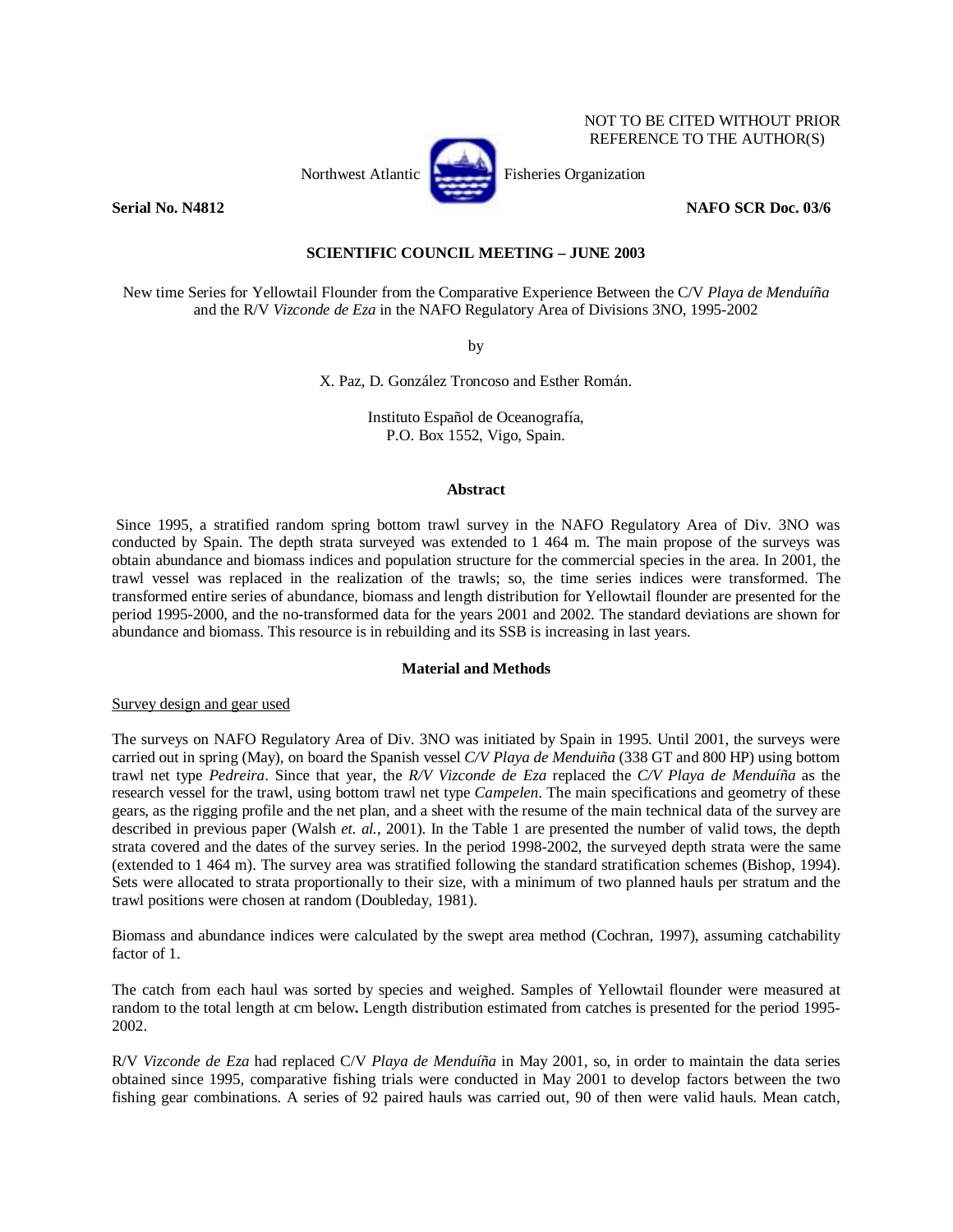stratified mean catch, abundance, biomass and their respective standard deviations, and length distribution, were transformed from C/V *Playa de Menduíña* series to R/V *Vizconde de Eza* series.

Yellowtail flounder stratified mean catches and SD

The mean catch  $(\overline{y}_i)$  and the variance (*Var<sub>i</sub>*) are calculated by stratum by the following formulas:

$$
\overline{y}_i = \sum_{j=1}^{T_i} \frac{y_j}{T_i}, \quad i = 1, \dots, h
$$

$$
Var_i = \sum_{j=1}^{T_i} \frac{(y_j - \overline{y}_i)^2}{T_i - 1}, \quad i = 1, ..., h
$$

where:  $y_j$  is the catch in haul *j* in the stratum

- $T_i$  is the number of hauls in the stratum *i*
- *h* is the total number of strata

and the stratified mean catch ( $\overline{y}_i^{str}$ ) and the stratified variance ( $Var_i^{str}$ ) by stratum are obtained as follow:

$$
\overline{y}_i^{str} = \overline{y}_i n_i, \quad i = 1, ..., h
$$
  

$$
Var_i^{str} = Var_i \frac{n_i^2}{T_i}, \quad i = 1, ..., h
$$

where:  $n_i$  is the area of the stratum *i*,  $i = 1, ..., h$ 

Then the total stratified mean catch  $(\bar{y})$  and the variance (*Var*) by year are calculated according to the formulas:

$$
\overline{y} = \sum_{i=1}^{h} \frac{\overline{y}_i^{str}}{N}
$$

$$
Var = \sum_{i=1}^{h} \frac{Var_i^{str}}{N^2}
$$

where: 1 *h i i*  $N = \sum n$  $=\sum_{i=1}^{n} n_i$  is the total area by year

The stratified standard deviation (SD) by year is calculated as the square root of the stratified variance by year.

### Conversion factors

To convert data series it was necessary to calculate the factor power correction (FPC), typically estimated by use of catch per unit of effort (CPUE) observations for the two vessels. In this case, a multiplicative model solved by generalized method by haul was adjusted to convert mean catch, abundance and biomass. Although there are many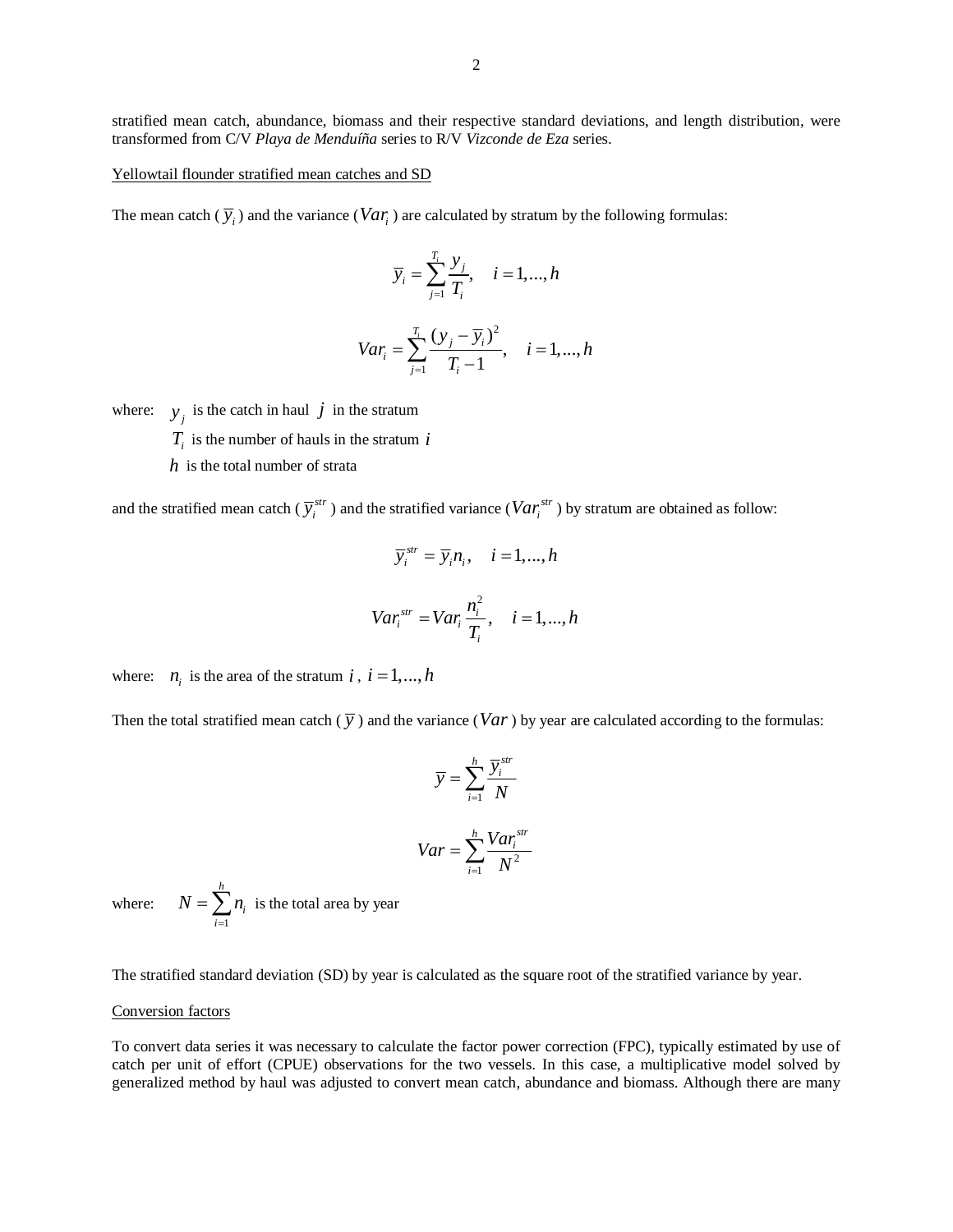models to convert CPUE, we choose one of them that has less error (Wilderbuer *et al.*, 1998, González Troncoso and Paz, 2003).

Robson (1966) proposed the following multiplicative model to establish the relationship between the CPUEs for the two ships:

$$
CPUE_{ij} = e^{\mu + t_i + h_j + \varepsilon_{ij}}
$$

where:  $t_i$  is the effect of the ship  $i$ ,  $i = 1, 2$ 

 $h_i$  is the effect of the haul *j*, *j* = 1,...,90

 $\mu$  is the model parameter

 $\epsilon$  is the model error

A logarithmic transformation is performed in order to obtain a linear expression:

$$
\ln(CPUE_{ij} + 1) = \mu + t_i + h_j + \varepsilon_{ij}
$$

This equation was adjusted by generalized linear regression assuming the following restrictions necessary to estimate all parameters:

$$
\sum_{i=1}^{2} t_i = 0 \implies t_1 = t = -t_2 \qquad \qquad \sum_{j=1}^{90} h_j = 0
$$

giving the following estimation of the FPC (Sissenwine and Bowman, 1978):  
\n
$$
FPC = \frac{CPUE_2}{CPUE_1} = e^{2t(1+0.5s^2)}
$$
\n(1)

where  $s^2$  is the variance obtained in the estimate of  $t$ .

This model was applys to convert mean catches, abundance and biomass.

In the other hand, to convert the length distribution, the following multiplicative model, proposed by Warren (1997) was adjusted:

$$
Ratio = \alpha l^{\beta} e^{\delta l}
$$

where:  $Ratio = \frac{Campleen Catch}{Pedreira Catch}$  by length (2) *l* is the length  $\alpha$ ,  $\beta$  *and*  $\delta$  are the estimated parameters.

#### Data series

For 1995-2000, transformed C/V *Playa de Menduíña* data series are presented. For 2002, original R/V *Vizconde de Eza* data series are presented. In 2001, the deeper strata was not surveyed by the calibration experience. As the objective is to have data in all the strata surveyed last years, to obtain the more annual homogeneity possible in the series, in the no surveyed strata by the R/V *Vizconde de Eza* the transformed C/V *Playa de Menduíña* data are put.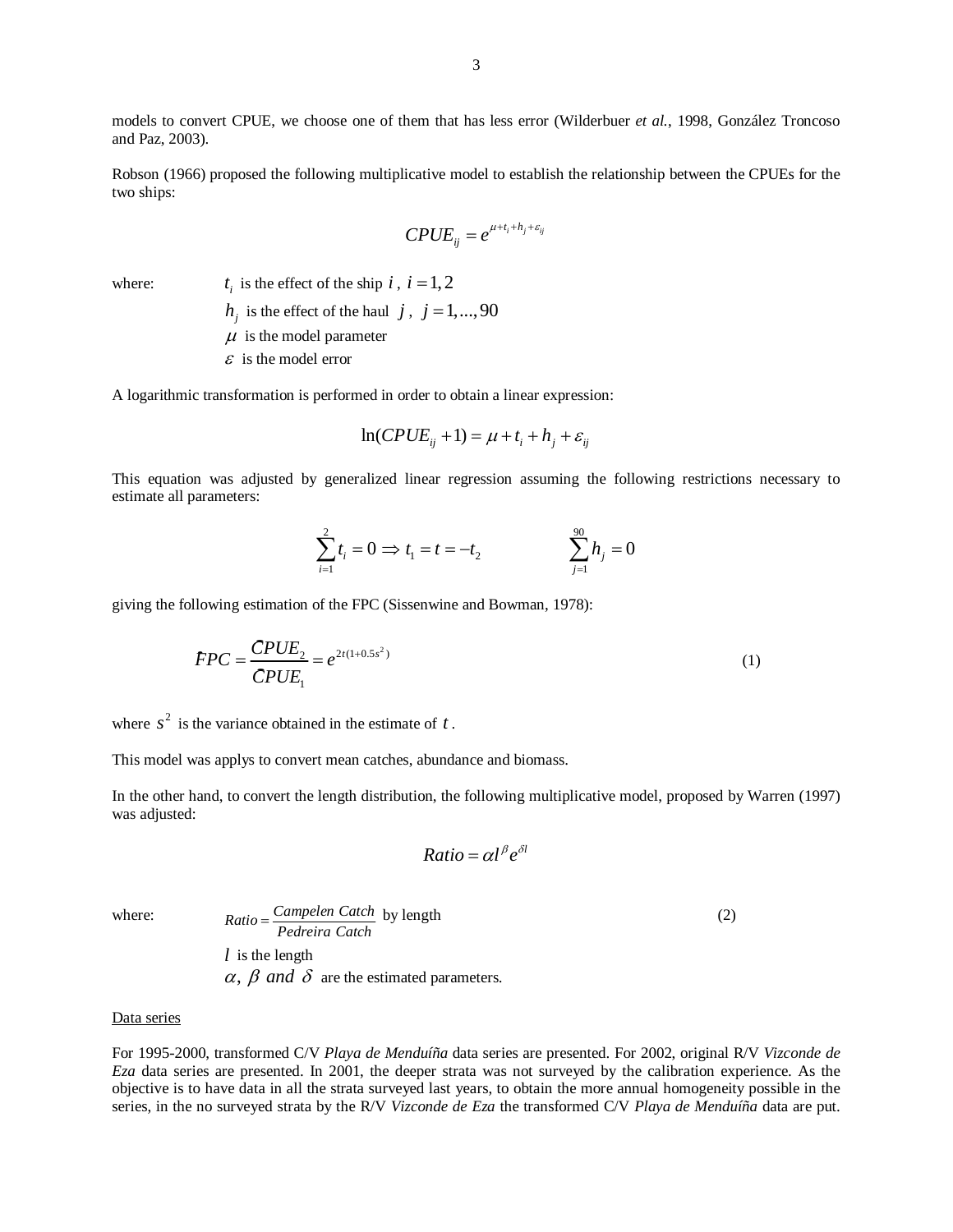This was made to mean catch, stratified mean catch, abundance and biomass. In this way, in the strata surveyed the original R/V *Vizconde de Eza* data are presented and in the strata not surveyed the transformed C/V *Playa de Menduíña* are offered.

### **Results**

### Yellowtail flounder Catches

To convert mean catches, the CPUE was adjusted in model (1), giving the  $FPC_{bio} = 0.42698617$ .

The Yellowtail flounder mean catches by stratum are presented in Table 2, included swept area, number of hauls and SD. Yellowtail flounder stratified mean catches and its SD are presented in Table 3. The Yellowtail flounder indices show a general increasing or maintenance until 2001, and a decreasing in the last year (Fig. 1). The high value of the year 1999 may be due to a change of the catchability, so it is a year effect (Walsh *et al.*, 2001).

### Yellowtail flounder Abundance and Biomass

To convert biomass, the CPUE was adjusted in model (1), giving the  $FPC_{bio} = 0.42698617$ . To adjust the To convert biomass, the CPUE was adjusted in model (1), giving the  $\text{FPC}_{bio} = 0.42698617$ . To adj<br>abundance, the abundance per unit of effort was adjusted in the same model, obtained  $\text{FPC}_{ab} = 0.37721844$ .

Following the recommendations of the 2000 Scientific Council Meeting, the entire time series (1995-2002) of abundance and biomass and their SD estimates of Yellowtail flounder are presented (updated) in Table 4 and Table 5, respectively. Both abundance and biomass had a decreasing last year although the situation seems stabilized above the historic mean (Fig. 2 and 3).

# Yellowtail flounder Length Distribution

The result of this model to yellowtail flounder was the following (for more details, see Paz *et al.*, 2002) (cf = conversion factor):

For  $l < 14$  : cf = 2.74 For  $15 \le l \le 21$ : cf = 0.59 For  $22 \le l \le 46$ : cf = exp(11.4618-4.9801  $\ln(l)$ )+0.1388 *l*) For  $47 \le l$  : cf = 0.4

In Table 6 is shown Yellowtail flounder length distribution per thousand, besides the sampled size and its catch for the period 1995-2002. In Fig. 4 we can see the length distribution evolution along the years. It can be seen an increasing in the adult fraction of the population and a quite presence of recruitment. Considering mature individuals at 30 cm (Durán *et al.*, 1998), the spawning stock biomass (SSB) was increasing in last years (Fig. 5).

#### **References**

BISHOP, C.A., 1994. Revisions and additions to stratification schemes used during research vessel surveys in NAFO subareas 2 and 3*. NAFO SCR Doc*., No. 43, Serial No. N2413, 23 p.

COCHRAN, W.G., 1997. Sampling techniques. J. Wiley and Sons, N.Y., 428 p.

- DOUBLEDAY, W.G., 1981. Manual on groundfish surveys in the Northwest Atlantic. *NAFO Sci. Coun. Studies*, **2**, 55.
- DURÁN, P., S. JUNQUERA and J. PAZ, 1998. Observations of length at maturity in yellowtail flounder on the Grand Bank (1995-1997). *NAFO SCR Doc*., No. 27, Serial No. N3012, 6 p.
- GONZÁLEZ TRONCOSO, D. and X. PAZ, 2003. Testing methods for estimating the Factor Power Correction obtained from the comparative Fishing Trial: C/V *Playa de Menduíña* versus R/V *Vizconde de Eza*. *NAFO SCR Doc*., No. 5, Serial No. N4811, 8 p.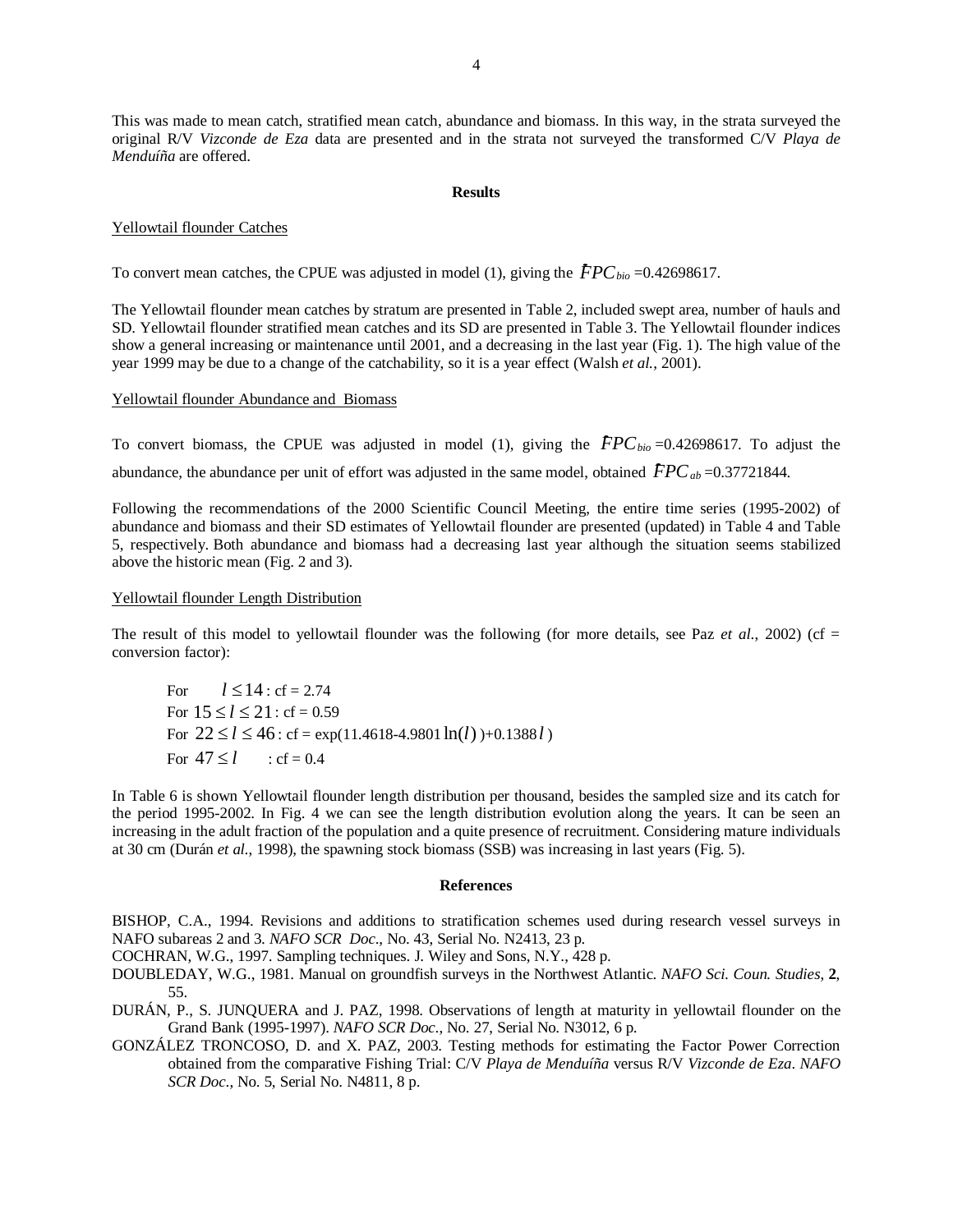- PAZ, X., D. GONZÁLEZ TRONCOSO and P. DURÁN MUÑOZ, 2002. Comparative Exercise between the C/V *Playa de Menduíña* and the R/V *Vizconde de Eza* in the NAFO Divisions 3NO in May 2001. *NAFO SCR Doc*., No. 5, Serial No. N4603, 25 p.
- ROBSON, D. S., 1966. Estimation of the relative fishing power in individual ships. *Res. Bull. Int. Comm. N. W. Atl. Fish*., **3**: 5-14
- SISSENWINE, M. P. and E. W. BOWMAN, 1978. An analysis of some factors affecting the catchabality of fish by bottom trawls. *ICNAF, Res. Bull*., **13**: 81-97
- WALSH, J.S., X. PAZ and P. DURÁN, 2001. A preliminary investigation of the efficiency of Canadian and Spanish Survey bottom trawls on the Southern Bank. *NAFO SCR Doc*., No. 74, Serial No. N4453, 18 p.
- WARREN, W. G., 1997. Report on the comparative fishing trial between the *Gadus Atlantica* and *Teleost*. *NAFO Sci. Coun. Studies*, **29**: 81-92
- WILDERBUER, T. K., R. F. KAPPENMAN and D. R. GUNDERSON, 1998. Analysis of fishing power correction factor estimates from a trawl comparison experiment. *N. Am. J. Fish. Manage*, **18**: 11-18.

Year Vessel Valid tows Depth strata covered (m) Dates 1995 C/V Playa de Menduíña 77 >56-731 May 18-May 29 1996 C/V Playa de Menduíña 112 >56-1098 May 07-May 24 1997 C/V Playa de Menduíña 128 >56-1280 April 26-May 18 1998 C/V Playa de Menduíña 124 >56-1464 May 06-May 26 1999 C/V Playa de Menduíña 114 >56-1464 May 07-May 26 2000 C/V Playa de Menduíña 118 >56-1464 May 07-May 28 2001 R/V Vizconde de Eza 83 >56-1116 May 05-May 23 2002 R/V Vizconde de Eza 125 >56-1464 April 29-May 19

**TABLE 1.-** Spanish spring bottom trawl surveys on NAFO Div. 3NO: 1995-2002.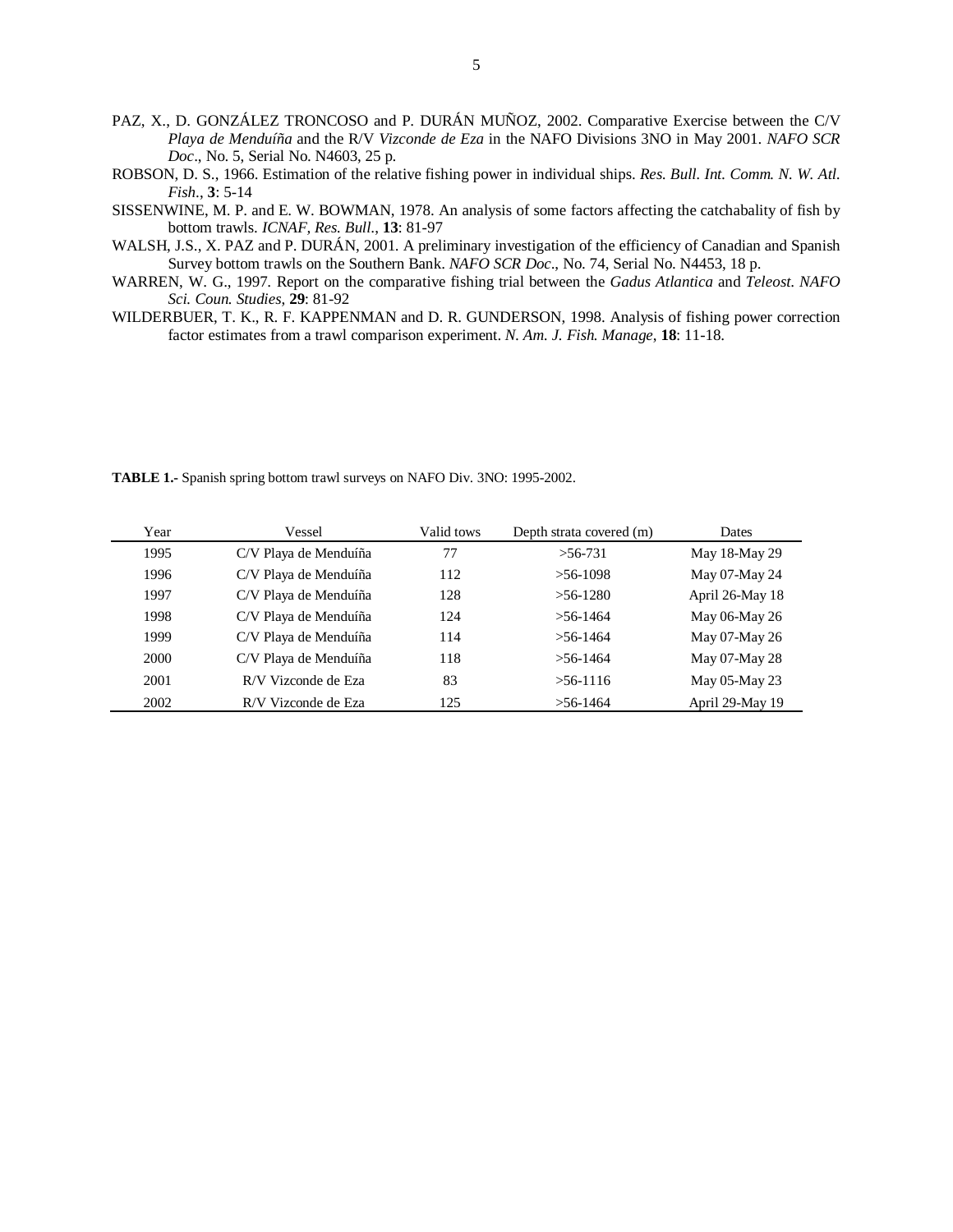**TABLE 2.-** Swept area, number of hauls and Yellowtail flounder mean catch (Kg) and SD (\*\*) by stratum. Spanish Spring Survey on NAFO Div. 3NO: 1995-2002. Swept area in square miles. n.s. means stratum not surveyed. 1995-2000 data are transformed C/V *Playa de Menduíña* data, and 2001-2002 data are original from R/V *Vizconde de Eza*. In 2001, (\*) indicates transformed data from C/V *Playa de Menduíña*.

|         |        |                |             | 1996        |        |                |             |             | 1998   |                |             |                          |        |                  |                         |         |
|---------|--------|----------------|-------------|-------------|--------|----------------|-------------|-------------|--------|----------------|-------------|--------------------------|--------|------------------|-------------------------|---------|
| Stratum | Swept  | Tow            | Y. flounder | Y. flounder | Swept  | Tow            | Y. flounder | Y. flounder | Swept  | Tow            | Y. flounder | Y. flounder              | Swept  | Tow              | Y. flounder Y. flounder |         |
|         | area   | number         | Mean catch  | <b>SD</b>   | area   | number         | Mean catch  | SD          | area   | number         | Mean catch  | SD                       | area   |                  | number Mean catch       | SD      |
| 353     | 0.0353 | $\overline{3}$ | 7.43        | 5.242       | 0.0371 | $\mathbf{3}$   | 95.62       | 120.823     | 0.0480 | $\overline{4}$ | 16.03       | 18.205                   | 0.0465 | $\overline{4}$   | 15.61                   | 25.749  |
| 354     | 0.0353 | 3              | 2.28        | 3.944       | 0.0319 | 3              | 1.42        | 1.079       | 0.0233 | $\overline{c}$ | 1.80        | 1.993                    | 0.0356 | 3                | 1.55                    | 0.307   |
| 355     | n.s.   | n.s.           | n.s.        | n.s.        | 0.0221 | 2              | 0.32        | 0.453       | 0.0233 | $\overline{c}$ | 2.81        | 0.399                    | 0.0221 | 2                | 0.16                    | 0.228   |
| 356     | n.s.   | n.s.           | n.s.        | n.s.        | 0.0203 | $\overline{c}$ | 0.00        | 0.000       | 0.0225 | $\overline{c}$ | 0.41        | 0.586                    | 0.0221 | $\overline{2}$   | 0.00                    | 0.000   |
| 357     | 0.0109 | $\overline{1}$ | 0.00        | $\sim$      | 0.0218 | 2              | 0.00        | 0.000       | 0.0443 | $\overline{4}$ | 0.00        | 0.000                    | 0.0240 | $\overline{c}$   | 0.00                    | 0.000   |
| 358     | 0.0319 | 3              | $0.00\,$    | 0.000       | 0.0319 | 3              | 0.17        | 0.296       | 0.0563 | 5              | 0.02        | 0.053                    | 0.0236 | 3                | 0.00                    | 0.000   |
| 359     | 0.0345 | 3              | 1.72        | 2.983       | 0.0548 | 5              | 1.17        | 1.057       | 0.0690 | 6              | 0.10        | 0.176                    | 0.0698 | 6                | 0.22                    | 0.277   |
| 360     | 0.3563 | 31             | 26.10       | 51.982      | 0.3761 | 31             | 181.45      | 164.547     | 0.3754 | 32             | 103.33      | 198.689                  | 0.2561 | 25               | 477.46                  | 804.293 |
| 374     | 0.0225 | $\overline{c}$ | $0.00\,$    | 0.000       | 0.0233 | $\overline{c}$ | 0.00        | 0.000       | 0.0353 | 3              | 0.00        | 0.000                    | 0.0353 | 3                | 0.06                    | 0.025   |
| 375     | 0.0225 | 2              | 1.89        | 2.394       | 0.0229 | $\mathbf{2}$   | 52.86       | 74.757      | 0.0116 | $\mathbf{1}$   | 0.26        | $\sim$                   | 0.0345 | $\mathbf{3}$     | 15.80                   | 27.290  |
| 376     | 0.1729 | 15             | 44.78       | 74.947      | 0.1650 | 14             | 91.18       | 111.020     | 0.1583 | 14             | 207.32      | 229.635                  | 0.0930 | 10               | 356.62                  | 231.505 |
| 377     | 0.0221 | $\overline{c}$ | $0.00\,$    | 0.000       | 0.0229 | $\overline{c}$ | 0.00        | 0.000       | 0.0116 | 1              | 0.00        | $\sim$                   | 0.0229 | $\overline{2}$   | 0.00                    | 0.000   |
| 378     | 0.0435 | $\overline{4}$ | $0.00\,$    | 0.000       | 0.0330 | 3              | 0.07        | 0.123       | 0.0210 | $\overline{c}$ | 0.00        | 0.000                    | 0.0120 | $\overline{2}$   | 0.00                    | 0.000   |
| 379     | 0.0221 | $\overline{2}$ | 0.00        | 0.000       | 0.0113 | 1              | 0.00        | $\sim$      | 0.0206 | $\overline{c}$ | 0.00        | 0.000                    | 0.0356 | 3                | 0.00                    | 0.000   |
| 380     | n.s.   | n.s.           | n.s.        | n.s.        | 0.0221 | $\overline{c}$ | 0.00        | 0.000       | 0.0210 | $\overline{c}$ | 0.00        | 0.000                    | 0.0113 | $\mathbf{2}$     | 0.00                    | 0.000   |
| 381     | n.s.   | n.s.           | n.s.        | n.s.        | 0.0229 | $\overline{c}$ | 0.00        | 0.000       | 0.0221 | $\overline{c}$ | 0.00        | 0.000                    | 0.0229 | 2                | 0.00                    | 0.000   |
| 382     | n.s.   | n.s.           | n.s.        | n.s.        | 0.0338 | 3              | 0.00        | 0.000       | 0.0461 | $\overline{4}$ | 0.00        | 0.000                    | 0.0229 | 3                | 0.00                    | 0.000   |
| 721     | n.s.   | n.s.           | n.s.        | n.s.        | 0.0214 | 2              | 0.04        | 0.060       | 0.0221 | $\overline{c}$ | 0.96        | 1.359                    | 0.0203 | 2                | 0.00                    | 0.000   |
| 722     | n.s.   | n.s.           | n.s.        | n.s.        | 0.0206 | $\overline{c}$ | 0.00        | 0.000       | 0.0214 | $\overline{c}$ | 0.00        | 0.000                    | 0.0101 | $\overline{2}$   | 0.00                    | 0.000   |
| 723     | n.s.   | n.s.           | n.s.        | n.s.        | 0.0109 | $\mathbf{1}$   | 0.00        | $\sim$      | 0.0210 | $\overline{c}$ | 0.00        | 0.000                    | 0.0233 | 2                | 0.00                    | 0.000   |
| 724     | 0.0105 | -1             | 0.00        | $\sim$      | 0.0203 | $\overline{c}$ | 0.00        | 0.000       | 0.0225 | $\mathbf{2}$   | 0.00        | 0.000                    | 0.0206 | 2                | 0.00                    | 0.000   |
| 725     | 0.0334 | 3              | 0.00        | 0.000       | 0.0225 | $\overline{c}$ | 0.00        | 0.000       | 0.0206 | $\overline{c}$ | 0.00        | 0.000                    | 0.0086 |                  | 0.00                    | $\sim$  |
| 726     | 0.0214 | 2              | 0.00        | 0.000       | 0.0218 | $\overline{c}$ | 0.00        | 0.000       | n.s.   | n.s.           | n.s.        | n.s.                     | 0.0094 | $\overline{2}$   | 0.00                    | 0.000   |
| 727     | n.s.   | n.s.           | n.s.        | n.s.        | 0.0210 | $\overline{c}$ | 0.00        | 0.000       | 0.0094 | -1             | 0.00        | $\sim$                   | 0.0233 | $\overline{2}$   | 0.00                    | 0.000   |
| 728     | n.s.   | n.s.           | n.s.        | n.s.        | 0.0218 | 2              | 0.00        | 0.000       | 0.0214 | 2              | 0.00        | 0.000                    | 0.0206 | 2                | 0.00                    | 0.000   |
| 752     | n.s.   | n.s.           | n.s.        | n.s.        | 0.0109 | 1              | 0.00        | $\sim$      | 0.0218 | 2              | 0.00        | 0.000                    | 0.0229 | 2                | 0.00                    | 0.000   |
| 753     | n.s.   | n.s.           | n.s.        | n.s.        | 0.0199 | 2              | 0.00        | 0.000       | 0.0214 | 2              | 0.00        | 0.000                    | 0.0218 | $\overline{2}$   | 0.00                    | 0.000   |
| 754     | n.s.   | n.s.           | n.s.        | n.s.        | n.s.   | n.s.           | n.s.        | n.s.        | 0.0330 | 3              | 0.00        | 0.000                    | 0.0210 | $\overline{2}$   | 0.00                    | 0.000   |
| 755     | n.s.   | n.s.           | n.s.        | n.s.        | n.s.   | n.s.           | n.s.        | n.s.        | n.s.   | n.s.           | n.s.        | n.s.                     | 0.0206 | $\overline{2}$   | 0.00                    | 0.000   |
| 756     | n.s.   | n.s.           | n.s.        | n.s.        | 0.0210 | 2              | 0.00        | 0.000       | 0.0109 | -1             | 0.00        | $\sim$                   | 0.0225 | $\overline{2}$   | 0.00                    | 0.000   |
| 757     | n.s.   | n.s.           | n.s.        | n.s.        | 0.0188 | $\overline{c}$ | 0.00        | 0.000       | 0.0304 | 3              | 0.00        | 0.000                    | 0.0206 | $\overline{2}$   | 0.00                    | 0.000   |
| 758     | n.s.   | n.s.           | n.s.        | n.s.        | n.s.   | n.s.           | n.s.        | n.s.        | 0.0214 | 2              | 0.00        | 0.000                    | 0.0105 | $\overline{2}$   | 0.00                    | 0.000   |
| 759     | n.s.   | n.s.           | n.s.        | n.s.        | n.s.   | n.s.           | n.s.        | n.s.        | n.s.   | n.s.           | n.s.        | n.s.                     | 0.0214 | $\sqrt{2}$       | 0.00                    | 0.000   |
| 760     | n.s.   | n.s.           | n.s.        | n.s.        | 0.0210 | 2              | 0.00        | 0.000       | 0.0105 | -1             | 0.00        | $\overline{\phantom{a}}$ | 0.0214 | $\overline{2}$   | 0.00                    | 0.000   |
| 761     | n.s.   | n.s.           | n.s.        | n.s.        | 0.0199 | $\overline{c}$ | 0.00        | 0.000       | 0.0315 | 3              | 0.00        | 0.000                    | 0.0206 | $\overline{2}$   | 0.00                    | 0.000   |
| 762     | n.s.   | n.s.           | n.s.        | n.s.        | n.s.   | n.s.           | n.s.        | n.s.        | 0.0308 | 3              | 0.00        | 0.000                    | 0.0094 | 2                | 0.00                    | 0.000   |
| 763     | n.s.   | n.s.           | n.s.        | n.s.        | n.s.   | n.s.           | n.s.        | n.s.        | n.s.   | n.s.           | n.s.        | n.s.                     | 0.0218 | 2                | 0.00                    | 0.000   |
| 764     | n.s.   | n.s.           | n.s.        | n.s.        | 0.0210 | $\overline{c}$ | 0.00        | 0.000       | 0.0206 | $\overline{c}$ | 0.00        | 0.000                    | 0.0218 | $\overline{2}$   | 0.00                    | 0.000   |
| 765     | n.s.   | n.s.           | n.s.        | n.s.        | 0.0199 | $\overline{c}$ | 0.00        | 0.000       | 0.0206 | $\overline{c}$ | 0.00        | 0.000                    | 0.0098 | $\boldsymbol{2}$ | 0.00                    | 0.000   |
| 766     | n.s.   | n.s.           | n.s.        | n.s.        | n.s.   | n.s.           | n.s.        | n.s.        | 0.0308 | 3              | 0.00        | 0.000                    | 0.0191 | $\overline{2}$   | 0.00                    | 0.000   |
| 767     | n.s.   | n.s.           | n.s.        | n.s.        | n.s.   | n.s.           | n.s.        | n.s.        | n.s.   | n.s.           | n.s.        | n.s.                     | 0.0109 | $\overline{2}$   | 0.00                    | 0.000   |

$$
(**) SD = \frac{\sum (x_i - \overline{x})}{n - 1}
$$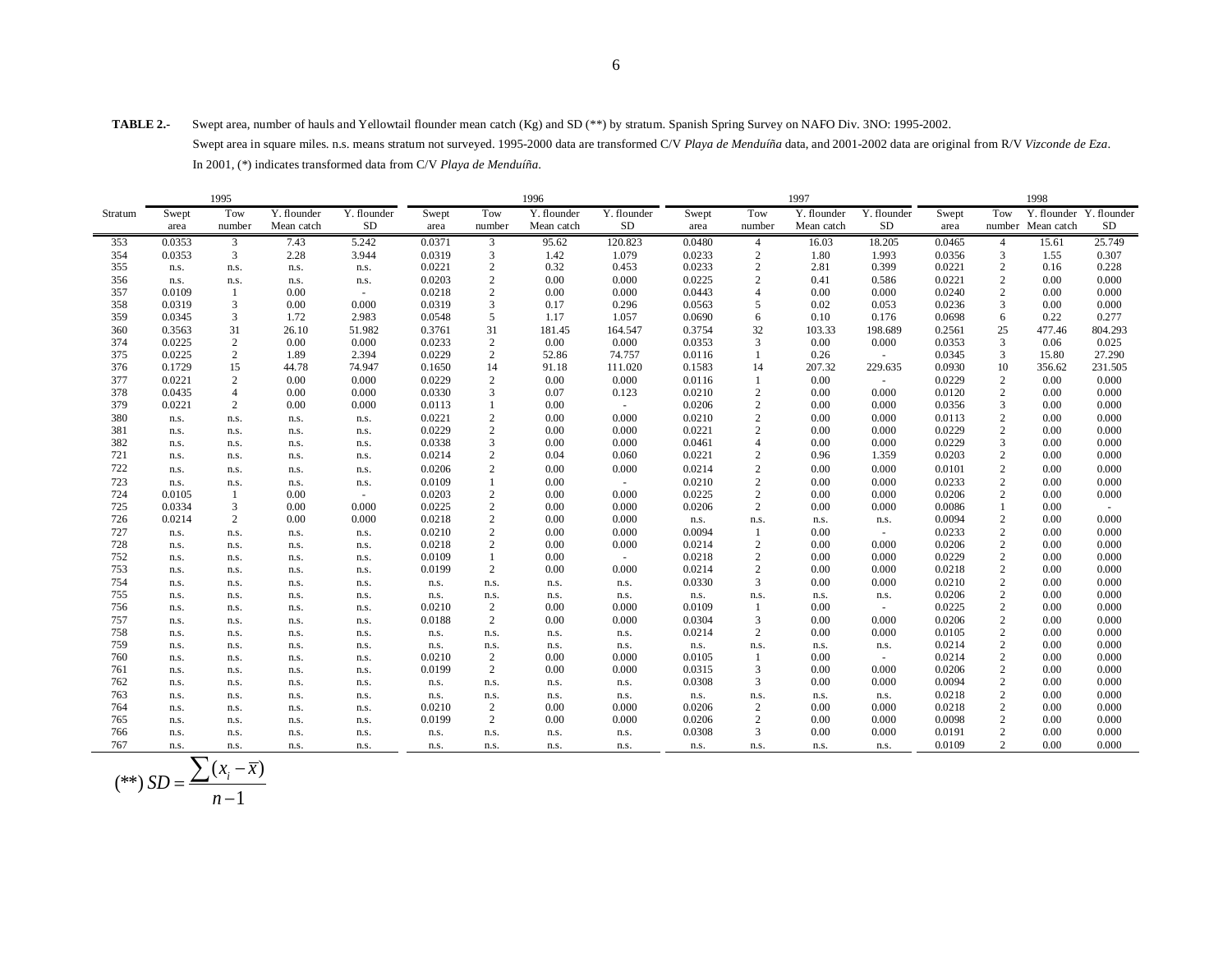**TABLE 2 (cont.).-** Swept area, number of hauls and Yellowtail flounder mean catch (Kg) and SD (\*\*) by stratum. Spanish Spring Survey on NAFO Div. 3NO: 1995-2002. Swept area in square miles. n.s. means stratum not surveyed. 1995-2000 data are transformed C/V *Playa de Menduíña* data, and 2001-2002 data are original from R/V *Vizconde de Eza*. In 2001, (\*) indicates transformed data from C/V *Playa de Menduíña*.

|         |        | 1999           |             |             |        |                | 2000        |             |        |                  | 2001        |             | 2002   |                |             |             |
|---------|--------|----------------|-------------|-------------|--------|----------------|-------------|-------------|--------|------------------|-------------|-------------|--------|----------------|-------------|-------------|
| Stratum | Swept  | Tow            | Y. flounder | Y. flounder | Swept  | Tow            | Y. flounder | Y. flounder | Swept  | Tow              | Y. flounder | Y. flounder | Swept  | Tow            | Y. flounder | Y. flounder |
|         | area   | number         | Mean catch  | <b>SD</b>   | area   | number         | Mean catch  | SD          | area   | number           | Mean catch  | SD          | area   | number         | Mean catch  | <b>SD</b>   |
| 353     | 0.0360 | 3              | 191.78      | 232.965     | 0.0356 | 3              | 86.66       | 116.680     | 0.0341 | 3                | 61.42       | 102.797     | 0.0476 | $\overline{4}$ | 75.13       | 88.259      |
| 354     | 0.0218 | $\sqrt{2}$     | 0.11        | 0.151       | 0.0356 | 3              | 2.28        | 2.462       | 0.0338 | 3                | 0.34        | 0.322       | 0.0356 | 3              | 0.17        | 0.289       |
| 355     | 0.0229 | $\overline{c}$ | 0.00        | 0.000       | 0.0233 | $\overline{2}$ | 0.00        | 0.000       | 0.0240 | $\sqrt{2}$       | 0.00        | 0.000       | 0.0236 | 2              | 0.00        | 0.000       |
| 356     | 0.0229 | $\sqrt{2}$     | 0.00        | 0.000       | 0.0225 | $\overline{2}$ | 0.00        | 0.000       | 0.0240 | $\sqrt{2}$       | 0.01        | 0.007       | 0.0233 | $\overline{2}$ | 0.00        | 0.000       |
| 357     | 0.0236 | $\sqrt{2}$     | 0.00        | 0.000       | 0.0124 | $\mathbf{1}$   | 0.00        | $\sim$      | 0.0244 | $\sqrt{2}$       | 0.00        | 0.000       | 0.0240 | $\overline{2}$ | 0.00        | 0.000       |
| 358     | 0.0349 | 3              | 0.00        | 0.000       | 0.0341 | 3              | 0.00        | 0.000       | 0.0345 | 3                | 0.00        | 0.000       | 0.0345 | 3              | 0.00        | 0.000       |
| 359     | 0.0364 | 3              | 0.43        | 0.603       | 0.0469 | $\overline{4}$ | 3.02        | 3.741       | 0.0803 | $\tau$           | 1.42        | 2.836       | 0.0686 | 6              | 0.11        | 0.261       |
| 360     | 0.2325 | 19             | 696.18      | 541.914     | 0.2396 | 20             | 499.52      | 423.495     | 0.2423 | 20               | 536.80      | 488.657     | 0.2865 | 25             | 340.23      | 356.687     |
| 374     | 0.0244 | $\overline{c}$ | 94.71       | 131.760     | 0.0240 | $\overline{2}$ | 26.13       | 30.069      | 0.0240 | $\overline{c}$   | 238.75      | 111.369     | 0.0345 | 3              | 32.04       | 52.542      |
| 375     | 0.0236 | $\overline{c}$ | 443.30      | 214.850     | 0.0244 | 2              | 195.84      | 2.627       | 0.0338 | 3                | 100.33      | 68.319      | 0.0353 | 3              | 48.61       | 68.927      |
| 376     | 0.1219 | 10             | 704.38      | 211.476     | 0.1200 | 10             | 555.83      | 302.131     | 0.1155 | 10               | 443.12      | 196.619     | 0.1140 | 10             | 533.62      | 416.745     |
| 377     | 0.0240 | $\sqrt{2}$     | 0.00        | 0.000       | 0.0229 | $\overline{c}$ | 0.06        | 0.082       | 0.0229 | $\boldsymbol{2}$ | 0.00        | 0.000       | 0.0229 | 2              | 0.00        | 0.000       |
| 378     | 0.0229 | $\sqrt{2}$     | 0.00        | 0.000       | 0.0233 | $\sqrt{2}$     | 0.00        | 0.000       | 0.0236 | $\sqrt{2}$       | 0.00        | 0.000       | 0.0233 | $\sqrt{2}$     | 0.00        | 0.000       |
| 379     | 0.0236 | $\sqrt{2}$     | 0.00        | 0.000       | 0.0225 | $\overline{c}$ | 0.00        | 0.000       | 0.0229 | $\sqrt{2}$       | 0.00        | 0.000       | 0.0229 | $\overline{2}$ | 0.00        | 0.000       |
| 380     | 0.0236 | $\sqrt{2}$     | 0.00        | 0.000       | 0.0236 | $\overline{2}$ | 0.00        | 0.000       | 0.0206 | $\sqrt{2}$       | $0.00$ (*)  | $0.000$ (*) | 0.0225 | $\overline{2}$ | 0.00        | 0.000       |
| 381     | 0.0229 | $\overline{c}$ | 0.00        | 0.000       | 0.0236 | $\overline{2}$ | 0.00        | 0.000       | 0.0236 | $\boldsymbol{2}$ | $0.00$ (*)  | $0.000$ (*) | 0.0229 | $\overline{c}$ | 0.00        | 0.000       |
| 382     | 0.0484 | $\overline{4}$ | 0.00        | 0.000       | 0.0499 | $\overline{4}$ | 0.00        | 0.000       | 0.0469 | $\overline{4}$   | $0.02$ (*)  | $0.038$ (*) | 0.0341 | 3              | 0.00        | 0.000       |
| 721     | 0.0244 | $\overline{c}$ | 0.00        | 0.000       | 0.0236 | $\overline{2}$ | 0.00        | 0.000       | 0.0248 | $\overline{c}$   | 0.00        | 0.000       | 0.0233 | $\overline{2}$ | 0.00        | 0.000       |
| 722     | 0.0229 | $\sqrt{2}$     | 0.00        | 0.000       | 0.0218 | $\overline{c}$ | 0.00        | 0.000       | 0.0233 | $\sqrt{2}$       | 0.00        | 0.000       | 0.0236 | $\overline{c}$ | 0.00        | 0.000       |
| 723     | 0.0229 | $\sqrt{2}$     | 0.00        | 0.000       | 0.0248 | $\overline{2}$ | 0.00        | 0.000       | 0.0240 | $\sqrt{2}$       | 0.00        | 0.000       | 0.0233 | $\overline{c}$ | 0.00        | 0.000       |
| 724     | 0.0225 | $\overline{c}$ | 0.00        | 0.000       | 0.0233 | $\overline{2}$ | 0.00        | 0.000       | 0.0353 | 3                | 0.00        | 0.000       | 0.0225 | $\overline{c}$ | 0.00        | 0.000       |
| 725     | 0.0229 | $\sqrt{2}$     | 0.00        | 0.000       | 0.0210 | $\overline{2}$ | 0.00        | 0.000       | 0.0116 | $\mathbf{1}$     | 0.00        |             | 0.0225 | $\overline{c}$ | 0.00        | 0.000       |
| 726     | 0.0225 | $\sqrt{2}$     | 0.00        | 0.000       | 0.0221 | $\overline{2}$ | 0.00        | 0.000       | 0.0116 | $\overline{1}$   | 0.00        |             | 0.0214 | $\overline{2}$ | 0.00        | 0.000       |
| 727     | 0.0236 | $\overline{c}$ | 0.00        | 0.000       | 0.0210 | $\sqrt{2}$     | 0.00        | 0.000       | 0.0225 | $\boldsymbol{2}$ | $0.00$ (*)  | $0.000$ (*) | 0.0233 | 2              | 0.00        | 0.000       |
| 728     | 0.0233 | $\overline{c}$ | 0.00        | 0.000       | 0.0210 | $\overline{2}$ | 0.00        | 0.000       | 0.0229 | $\sqrt{2}$       | $0.00$ (*)  | $0.000$ (*) | 0.0229 | $\overline{c}$ | 0.00        | 0.000       |
| 752     | 0.0233 | $\sqrt{2}$     | 0.00        | 0.000       | 0.0206 | $\overline{c}$ | 0.00        | 0.000       | 0.0210 | $\sqrt{2}$       | $0.07$ (*)  | $0.106$ (*) | 0.0116 |                | 0.00        |             |
| 753     | 0.0229 | $\overline{c}$ | 0.00        | 0.000       | 0.0218 | $\overline{2}$ | 0.00        | 0.000       | 0.0214 | $\boldsymbol{2}$ | $0.00$ (*)  | $0.000$ (*) | 0.0229 | $\overline{2}$ | 0.00        | 0.000       |
| 754     | 0.0206 | $\overline{c}$ | 0.00        | 0.000       | 0.0195 | $\overline{2}$ | 0.00        | 0.000       | 0.0195 | $\boldsymbol{2}$ | $0.00$ (*)  | $0.000$ (*) | 0.0341 | 3              | 0.00        | 0.000       |
| 755     | 0.0311 | $\overline{3}$ | 0.00        | 0.000       | 0.0431 | $\overline{4}$ | 0.00        | 0.000       | 0.0416 | $\overline{4}$   | $0.00$ (*)  | $0.000$ (*) | 0.0338 | 3              | 0.00        | 0.000       |
| 756     | 0.0225 | $\sqrt{2}$     | 0.00        | 0.000       | 0.0203 | $\overline{2}$ | 0.00        | 0.000       | 0.0113 | $\mathbf{1}$     | 0.00        |             | 0.0229 | $\overline{2}$ | 0.00        | 0.000       |
| 757     | 0.0233 | $\overline{c}$ | 0.00        | 0.000       | 0.0214 | $\overline{2}$ | 0.00        | 0.000       | 0.0233 | $\overline{c}$   | $0.00$ (*)  | $0.000$ (*) | 0.0225 | $\overline{c}$ | 0.00        | 0.000       |
| 758     | 0.0214 | $\sqrt{2}$     | 0.00        | 0.000       | 0.0210 | $\overline{2}$ | 0.00        | 0.000       | 0.0218 | $\overline{2}$   | $0.00$ (*)  | $0.000$ (*) | 0.0225 | $\sqrt{2}$     | 0.00        | 0.000       |
| 759     | 0.0218 | $\sqrt{2}$     | 0.00        | 0.000       | 0.0210 | $\overline{c}$ | 0.00        | 0.000       | 0.0221 | $\sqrt{2}$       | $0.00$ (*)  | $0.000$ (*) | 0.0225 | $\overline{2}$ | 0.00        | 0.000       |
| 760     | 0.0225 | $\overline{c}$ | 0.00        | 0.000       | 0.0210 | $\overline{2}$ | 0.00        | 0.000       | 0.0229 | $\overline{c}$   | 0.00        | 0.000       | 0.0229 | $\overline{c}$ | 0.00        | 0.000       |
| 761     | 0.0210 | $\sqrt{2}$     | 0.00        | 0.000       | 0.0221 | $\overline{c}$ | 0.00        | 0.000       | 0.0225 | $\sqrt{2}$       | 0.00        | 0.000       | 0.0225 | $\sqrt{2}$     | 0.00        | 0.000       |
| 762     | 0.0210 | $\sqrt{2}$     | 0.00        | 0.000       | 0.0203 | $\overline{2}$ | 0.00        | 0.000       | 0.0116 | $\mathbf{1}$     | 0.00        |             | 0.0225 | $\overline{c}$ | 0.00        | 0.000       |
| 763     | 0.0311 | 3              | 0.00        | 0.000       | 0.0416 | $\overline{4}$ | 0.00        | 0.000       | 0.0330 | 3                | $0.00$ (*)  | $0.000$ (*) | 0.0225 | $\overline{c}$ | 0.00        | 0.000       |
| 764     | 0.0225 | $\sqrt{2}$     | 0.00        | 0.000       | 0.0218 | $\overline{c}$ | 0.00        | 0.000       | 0.0240 | $\sqrt{2}$       | 0.00        | 0.000       | 0.0236 | $\overline{c}$ | 0.00        | 0.000       |
| 765     | 0.0221 | $\sqrt{2}$     | 0.00        | 0.000       | 0.0203 | $\overline{2}$ | 0.00        | 0.000       | 0.0113 | $\mathbf{1}$     | 0.00        |             | 0.0236 | $\overline{c}$ | 0.00        | 0.000       |
| 766     | 0.0218 | $\overline{c}$ | 0.00        | 0.000       | 0.0214 | $\overline{2}$ | 0.00        | 0.000       | 0.0203 | $\sqrt{2}$       | $0.00$ (*)  | $0.000$ (*) | 0.0233 | 2              | 0.00        | 0.000       |
| 767     | 0.0214 | $\overline{c}$ | 0.00        | 0.000       | 0.0210 | 2              | 0.00        | 0.000       | 0.0218 | 2                | $0.00$ (*)  | $0.000$ (*) | 0.0225 | 2              | 0.00        | 0.000       |

$$
(**) SD = \frac{\sum (x_i - \overline{x})}{n - 1}
$$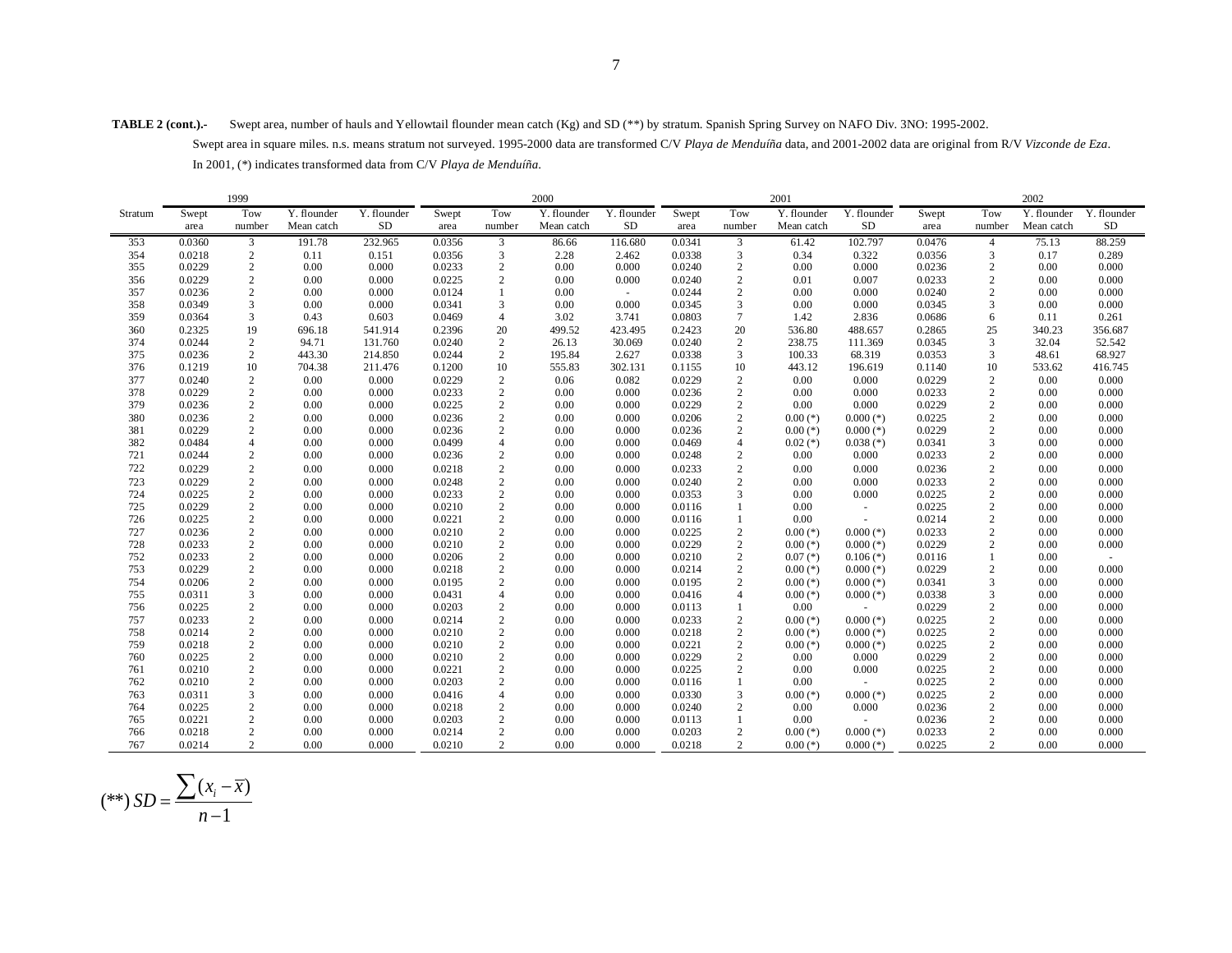**TABLE 3.-** Stratified mean catches (Kg) and SD of Yellowtail flounder by stratum and year (1995-2002). n.s. means stratum not surveyed. 1995-2000 data are transformed C/V *Playa de Menduíña* data. 2001-2002 data are original from R/V *Vizconde de Eza*. In 2001, (\*) indicates transformed data from C/V *Playa de Menduíña*.

| Y            | 1995      | 1996      | 1997      | 1998       | 1999       | 2000       | 2001       | 2002       |
|--------------|-----------|-----------|-----------|------------|------------|------------|------------|------------|
| 353          | 1998.55   | 25720.82  | 4311.82   | 4198.82    | 51588.66   | 23312.22   | 16521.08   | 20208.63   |
| 354          | 560.21    | 0.01      | 442.21    | 381.82     | 26.26      | 561.26     | 83.64      | 41.00      |
| 355          | n.s.      | 0.00      | 208.22    | 11.93      | 0.00       | 0.00       | 0.00       | 0.00       |
| 356          | n.s.      | 0.00      | 19.47     | 0.00       | 0.00       | 0.00       | 0.24       | 0.00       |
| 357          | 0.00      | 0.00      | 0.00      | 0.00       | 0.00       | 0.00       | 0.00       | 0.00       |
| 358          | 0.00      | 38.43     | 5.38      | 0.00       | 0.00       | 0.00       | 0.00       | $0.00\,$   |
| 359          | 725.04    | 492.55    | 43.41     | 92.88      | 182.76     | 1270.46    | 597.82     | 44.91      |
| 360          | 72640.55  | 504976.82 | 287578.45 | 1328769.37 | 1937464.08 | 1390173.12 | 1493908.83 | 946847.84  |
| 374          | 0.00      | 0.00      | 0.00      | 12.18      | 20266.98   | 5592.61    | 51092.50   | 6856.85    |
| 375          | 513.19    | 14325.30  | 69.43     | 4281.39    | 120133.50  | 53071.88   | 27190.33   | 13173.31   |
| 376          | 59730.11  | 121627.81 | 276561.74 | 475735.24  | 939642.75  | 741479.06  | 591126.08  | 711849.08  |
| 377          | 0.00      | 0.00      | 0.00      | 0.00       | 0.00       | 5.76       | 0.00       | 0.00       |
| 378          | 0.00      | 9.89      | 0.00      | 0.00       | 0.00       | 0.00       | 0.00       | 0.00       |
| 379          | 0.00      | 0.00      | 0.00      | 0.00       | 0.00       | 0.00       | 0.00       | 0.00       |
| 380          | n.s.      | 0.00      | 0.00      | 0.00       | 0.00       | 0.00       | $0.00$ (*) | 0.00       |
| 381          | n.s.      | 0.00      | 0.00      | 0.00       | 0.00       | 0.00       | $0.00$ (*) | 0.00       |
| 382          | n.s.      | 0.00      | 0.00      | $0.00\,$   | 0.00       | 0.00       | $6.59(*)$  | 0.00       |
| 721          | n.s.      | 2.78      | 62.45     | 0.00       | 0.00       | 0.00       | 0.00       | 0.00       |
| 722          | n.s.      | 0.00      | 0.00      | 0.00       | 0.00       | 0.00       | 0.00       | 0.00       |
| 723          | n.s.      | 0.00      | 0.00      | 0.00       | 0.00       | 0.00       | 0.00       | 0.00       |
| 724          | 0.00      | 0.00      | 0.00      | 0.00       | 0.00       | 0.00       | 0.00       | 0.00       |
| 725          | 0.00      | 0.00      | 0.00      | 0.00       | 0.00       | 0.00       | 0.00       | 0.00       |
| 726          | 0.00      | 0.00      | n.s.      | 0.00       | 0.00       | 0.00       | 0.00       | 0.00       |
| 727          | n.s.      | 0.00      | 0.00      | 0.00       | 0.00       | 0.00       | $0.00$ (*) | 0.00       |
| 728          | n.s.      | 0.00      | 0.00      | 0.00       | 0.00       | 0.00       | $0.00$ (*) | 0.00       |
| 752          | n.s.      | 0.00      | 0.00      | 0.00       | 0.00       | 0.00       | $9.79(*)$  | 0.00       |
| 753          | n.s.      | 0.00      | 0.00      | 0.00       | 0.00       | 0.00       | $0.00$ (*) | 0.00       |
| 754          | n.s.      | n.s.      | 0.00      | 0.00       | 0.00       | 0.00       | $0.00$ (*) | 0.00       |
| 755          | n.s.      | n.s.      | n.s.      | 0.00       | 0.00       | 0.00       | $0.00$ (*) | 0.00       |
| 756          | n.s.      | 0.00      | 0.00      | 0.00       | 0.00       | 0.00       | 0.00       | 0.00       |
| 757          | n.s.      | 0.00      | 0.00      | 0.00       | 0.00       | 0.00       | $0.00$ (*) | 0.00       |
| 758          | n.s.      | n.s.      | 0.00      | 0.00       | 0.00       | 0.00       | $0.00$ (*) | 0.00       |
| 759          | n.s.      | n.s.      | n.s.      | 0.00       | 0.00       | 0.00       | $0.00$ (*) | 0.00       |
| 760          | n.s.      | $0.00\,$  | 0.00      | 0.00       | $0.00\,$   | $0.00\,$   | 0.00       | $0.00\,$   |
| 761          | n.s.      | 0.00      | 0.00      | 0.00       | 0.00       | 0.00       | 0.00       | 0.00       |
| 762          | n.s.      | n.s.      | 0.00      | $0.00\,$   | 0.00       | 0.00       | 0.00       | 0.00       |
| 763          | n.s.      | n.s.      | n.s.      | 0.00       | 0.00       | 0.00       | $0.00$ (*) | 0.00       |
| 764          | n.s.      | 0.00      | 0.00      | $0.00\,$   | $0.00\,$   | 0.00       | 0.00       | 0.00       |
| 765          | n.s.      | 0.00      | 0.00      | $0.00\,$   | 0.00       | 0.00       | 0.00       | 0.00       |
| 766          | n.s.      | n.s.      | 0.00      | $0.00\,$   | 0.00       | 0.00       | $0.00$ (*) | 0.00       |
| 767          | n.s.      | n.s.      | n.s.      | $0.00\,$   | $0.00\,$   | 0.00       | $0.00$ (*) | 0.00       |
| <b>TOTAL</b> | 136167.64 | 667194.40 | 569302.58 | 1813483.63 | 3069304.99 | 2215466.38 | 2180536.91 | 1699021.61 |
|              | 20.72     | 76.02     | 60.96     | 175.35     | 296.78     | 214.22     | 210.84     | 164.28     |
| SD           | 5.58      | 10.74     | 13.66     | 44.31      | 35.01      | 28.36      | 30.58      | 24.92      |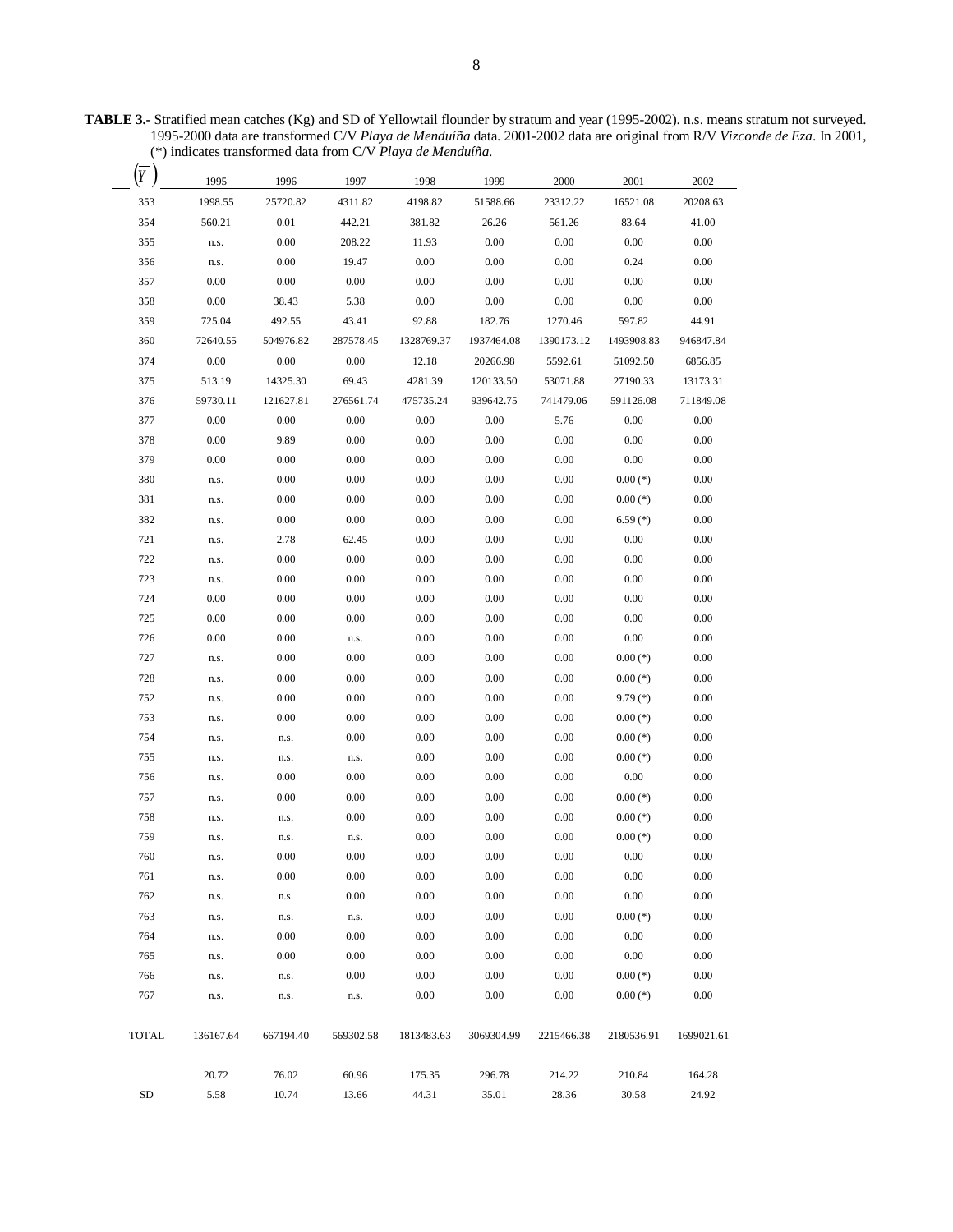**TABLE 4.-** Survey estimates (by the swept area method) of Yellowtail flounder abundance (,000) and SD by stratum and year on NAFO Div. 3NO. n.s. means stratum not surveyed. 1995-2000 data are transformed C/V *Playa de Menduíña* data. 2001- 2002 data are original from R/V *Vizconde de Eza*. In 2001, (\*) indicates transformed data from C/V *Playa de Menduíña*.

| Strata       | 1995             | 1996             | 1997             | 1998             | 1999             | 2000             | 2001             | 2002             |
|--------------|------------------|------------------|------------------|------------------|------------------|------------------|------------------|------------------|
| 353          | 288              | 3450             | 724              | 684              | 7866             | 3334             | 3228             | 3188             |
| 354          | $\boldsymbol{0}$ | $\boldsymbol{0}$ | 68               | 76               | $\overline{4}$   | 101              | $22\,$           | $\boldsymbol{7}$ |
| 355          | n.s.             | $\boldsymbol{0}$ | 32               | $\mathbf{1}$     | $\boldsymbol{0}$ | $\boldsymbol{0}$ | $\boldsymbol{0}$ | $\boldsymbol{0}$ |
| 356          | n.s.             | $\boldsymbol{0}$ | $\mathfrak{Z}$   | $\boldsymbol{0}$ | $\boldsymbol{0}$ | $\boldsymbol{0}$ | $\boldsymbol{0}$ | $\boldsymbol{0}$ |
| 357          | $\boldsymbol{0}$ | $\boldsymbol{0}$ | $\boldsymbol{0}$ | $\mathbf{0}$     | $\boldsymbol{0}$ | $\boldsymbol{0}$ | $\boldsymbol{0}$ | $\boldsymbol{0}$ |
| 358          | $\boldsymbol{0}$ | $\boldsymbol{0}$ | $\overline{c}$   | $\mathbf{0}$     | $\boldsymbol{0}$ | $\boldsymbol{0}$ | $\boldsymbol{0}$ | $\boldsymbol{0}$ |
| 359          | 92               | 68               | 16               | $20\,$           | 31               | 277              | 126              | $\sqrt{6}$       |
| 360          | 20149            | 135908           | 110188           | 507382           | 543060           | 340832           | 429169           | 261818           |
| 374          | $\boldsymbol{0}$ | $\boldsymbol{0}$ | $\boldsymbol{0}$ | $\sqrt{6}$       | 5295             | 1065             | 9692             | 1159             |
| 375          | 104              | 2753             | 9                | 906              | 33591            | 14305            | 6313             | 3680             |
| 376          | 24618            | 57624            | 127419           | 225745           | 328628           | 246898           | 248948           | 249811           |
| 377          | $\boldsymbol{0}$ | $\boldsymbol{0}$ | $\boldsymbol{0}$ | $\boldsymbol{0}$ | $\boldsymbol{0}$ | $\sqrt{2}$       | $\boldsymbol{0}$ | $\boldsymbol{0}$ |
| 378          | $\boldsymbol{0}$ | $\boldsymbol{0}$ | $\boldsymbol{0}$ | $\boldsymbol{0}$ | $\boldsymbol{0}$ | $\boldsymbol{0}$ | $\boldsymbol{0}$ | $\boldsymbol{0}$ |
| 379          | $\boldsymbol{0}$ | $\boldsymbol{0}$ | $\boldsymbol{0}$ | $\boldsymbol{0}$ | $\boldsymbol{0}$ | $\boldsymbol{0}$ | $\boldsymbol{0}$ | $\boldsymbol{0}$ |
| 380          | n.s.             | $\boldsymbol{0}$ | $\boldsymbol{0}$ | $\boldsymbol{0}$ | $\boldsymbol{0}$ | $\boldsymbol{0}$ | $0(*)$           | $\boldsymbol{0}$ |
| 381          | n.s.             | $\boldsymbol{0}$ | $\boldsymbol{0}$ | $\boldsymbol{0}$ | $\boldsymbol{0}$ | $\boldsymbol{0}$ | $0(*)$           | $\boldsymbol{0}$ |
| 382          | n.s.             | $\boldsymbol{0}$ | $\boldsymbol{0}$ | $\boldsymbol{0}$ | $\boldsymbol{0}$ | $\boldsymbol{0}$ | $3(*)$           | $\boldsymbol{0}$ |
| 721          | n.s.             | $\boldsymbol{0}$ | 10               | $\boldsymbol{0}$ | $\boldsymbol{0}$ | $\boldsymbol{0}$ | $\boldsymbol{0}$ | $\boldsymbol{0}$ |
| 722          | n.s.             | $\boldsymbol{0}$ | $\boldsymbol{0}$ | $\boldsymbol{0}$ | $\boldsymbol{0}$ | $\boldsymbol{0}$ | $\boldsymbol{0}$ | $\boldsymbol{0}$ |
| 723          | n.s.             | $\boldsymbol{0}$ | $\boldsymbol{0}$ | $\boldsymbol{0}$ | $\boldsymbol{0}$ | $\boldsymbol{0}$ | $\boldsymbol{0}$ | $\boldsymbol{0}$ |
| 724          | $\boldsymbol{0}$ | $\boldsymbol{0}$ | $\boldsymbol{0}$ | $\boldsymbol{0}$ | $\boldsymbol{0}$ | $\boldsymbol{0}$ | $\boldsymbol{0}$ | $\boldsymbol{0}$ |
| 725          | $\boldsymbol{0}$ | $\boldsymbol{0}$ | $\boldsymbol{0}$ | $\boldsymbol{0}$ | $\boldsymbol{0}$ | $\boldsymbol{0}$ | $\boldsymbol{0}$ | $\boldsymbol{0}$ |
| 726          | $\boldsymbol{0}$ | $\boldsymbol{0}$ | n.s.             | $\boldsymbol{0}$ | $\boldsymbol{0}$ | $\boldsymbol{0}$ | $\boldsymbol{0}$ | $\boldsymbol{0}$ |
| 727          | n.s.             | $\boldsymbol{0}$ | $\boldsymbol{0}$ | $\boldsymbol{0}$ | $\boldsymbol{0}$ | $\boldsymbol{0}$ | $0(*)$           | $\boldsymbol{0}$ |
| 728          | n.s.             | $\boldsymbol{0}$ | $\boldsymbol{0}$ | $\boldsymbol{0}$ | $\boldsymbol{0}$ | $\boldsymbol{0}$ | $0(*)$           | $\boldsymbol{0}$ |
| 752          | n.s.             | $\boldsymbol{0}$ | $\boldsymbol{0}$ | $\boldsymbol{0}$ | $\boldsymbol{0}$ | $\boldsymbol{0}$ | $2(*)$           | $\boldsymbol{0}$ |
| 753          | n.s.             | $\boldsymbol{0}$ | $\boldsymbol{0}$ | $\boldsymbol{0}$ | $\boldsymbol{0}$ | $\boldsymbol{0}$ | $0(*)$           | $\boldsymbol{0}$ |
| 754          | n.s.             | n.s.             | $\boldsymbol{0}$ | $\boldsymbol{0}$ | $\boldsymbol{0}$ | $\boldsymbol{0}$ | $0(*)$           | $\boldsymbol{0}$ |
| 755          | n.s.             | n.s.             | n.s.             | $\boldsymbol{0}$ | $\boldsymbol{0}$ | $\boldsymbol{0}$ | $0(*)$           | $\boldsymbol{0}$ |
| 756          | n.s.             | $\boldsymbol{0}$ | $\boldsymbol{0}$ | $\boldsymbol{0}$ | $\boldsymbol{0}$ | $\boldsymbol{0}$ | $\boldsymbol{0}$ | $\boldsymbol{0}$ |
| 757          | n.s.             | $\boldsymbol{0}$ | $\boldsymbol{0}$ | $\boldsymbol{0}$ | $\boldsymbol{0}$ | $\boldsymbol{0}$ | $0(*)$           | $\boldsymbol{0}$ |
| 758          | n.s.             | n.s.             | $\boldsymbol{0}$ | $\boldsymbol{0}$ | $\boldsymbol{0}$ | $\boldsymbol{0}$ | $0(*)$           | $\boldsymbol{0}$ |
| 759          | n.s.             | n.s.             | n.s.             | $\boldsymbol{0}$ | $\boldsymbol{0}$ | $\boldsymbol{0}$ | $0(*)$           | $\boldsymbol{0}$ |
| 760          | n.s.             | $\boldsymbol{0}$ | $\boldsymbol{0}$ | $\boldsymbol{0}$ | $\boldsymbol{0}$ | $\boldsymbol{0}$ | $\boldsymbol{0}$ | $\boldsymbol{0}$ |
| 761          | n.s.             | $\boldsymbol{0}$ | $\boldsymbol{0}$ | $\boldsymbol{0}$ | $\boldsymbol{0}$ | $\boldsymbol{0}$ | $\boldsymbol{0}$ | $\boldsymbol{0}$ |
| 762          | n.s.             | n.s.             | $\boldsymbol{0}$ | $\boldsymbol{0}$ | $\boldsymbol{0}$ | $\boldsymbol{0}$ | $\boldsymbol{0}$ | $\boldsymbol{0}$ |
| 763          | n.s.             | n.s.             | n.s.             | $\boldsymbol{0}$ | $\boldsymbol{0}$ | $\boldsymbol{0}$ | $0 (*)$          | $\boldsymbol{0}$ |
| 764          | n.s.             | $\boldsymbol{0}$ | $\boldsymbol{0}$ | $\mathbf{0}$     | 0                | $\boldsymbol{0}$ | $\boldsymbol{0}$ | $\boldsymbol{0}$ |
| 765          | n.s.             | $\boldsymbol{0}$ | $\boldsymbol{0}$ | $\mathbf{0}$     | 0                | $\mathbf{0}$     | $\mathbf{0}$     | $\boldsymbol{0}$ |
| 766          | n.s.             | n.s.             | $\boldsymbol{0}$ | $\boldsymbol{0}$ | $\boldsymbol{0}$ | $\boldsymbol{0}$ | $0(*)$           | $\boldsymbol{0}$ |
| 767          | n.s.             | n.s.             | n.s.             | $\boldsymbol{0}$ | $\boldsymbol{0}$ | $\boldsymbol{0}$ | $0(*)$           | $\boldsymbol{0}$ |
|              |                  |                  |                  |                  |                  |                  |                  |                  |
| <b>TOTAL</b> | 45251            | 199803           | 238470           | 734820           | 918475           | 606813           | 697503           | 519668           |
| ${\rm SD}$   | 11974            | 29790            | 60212            | 113999           | 95174            | 81440            | 95696            | 80292            |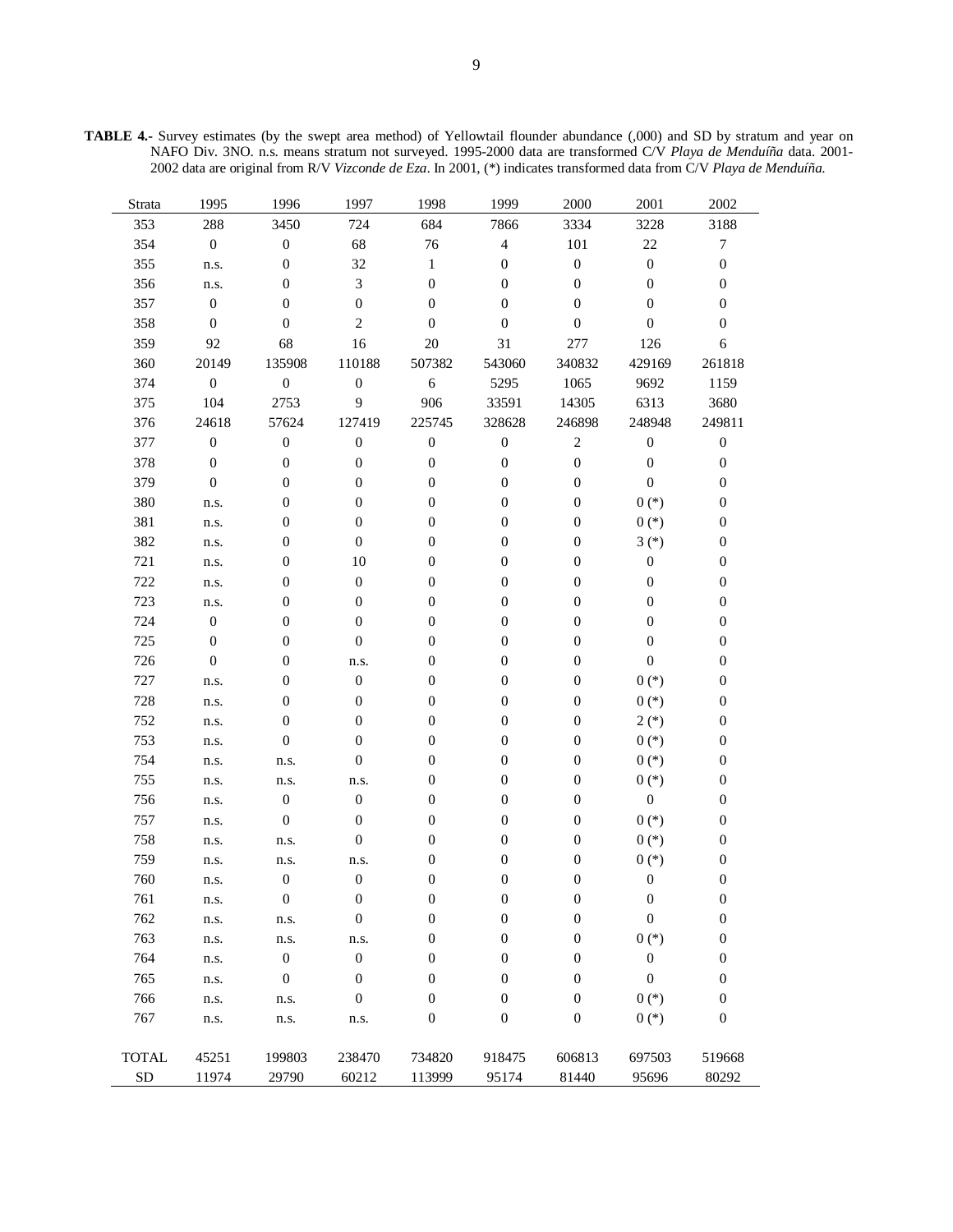**TABLE 5.-** Survey estimates (by the swept area method) of Yellowtail flounder biomass (t) and SD by stratum and year on NAFO Div. 3NO. n.s. means stratum not surveyed. 1995-2000 data are transformed C/V *Playa de Menduíña* data. 2001-2002 data are original from R/V *Vizconde de Eza*. In 2001, (\*) indicates transformed data from C/V *Playa de Menduíña*.

| Strata       | 1995             | 1996                     | 1997             | 1998             | 1999             | 2000             | 2001             | 2002             |
|--------------|------------------|--------------------------|------------------|------------------|------------------|------------------|------------------|------------------|
| 353          | 170              | 2078                     | 359              | 361              | 4299             | 1963             | 1452             | 1697             |
| 354          | $\sqrt{48}$      | 33                       | 38               | 32               | $\sqrt{2}$       | 47               | $\boldsymbol{7}$ | $\mathfrak{Z}$   |
| 355          | n.s.             | $\mathbf{2}$             | 18               | $\mathbf{1}$     | $\boldsymbol{0}$ | $\boldsymbol{0}$ | $\boldsymbol{0}$ | $\boldsymbol{0}$ |
| 356          | n.s.             | $\boldsymbol{0}$         | $\sqrt{2}$       | $\boldsymbol{0}$ | $\boldsymbol{0}$ | $\boldsymbol{0}$ | $\overline{0}$   | $\overline{0}$   |
| 357          | $\boldsymbol{0}$ | $\boldsymbol{0}$         | $\boldsymbol{0}$ | $\boldsymbol{0}$ | $\boldsymbol{0}$ | $\overline{0}$   | $\mathbf{0}$     | 0                |
| 358          | $\boldsymbol{0}$ | $\overline{\mathcal{A}}$ | $\boldsymbol{0}$ | $\boldsymbol{0}$ | $\boldsymbol{0}$ | $\overline{0}$   | $\overline{0}$   | $\overline{0}$   |
| 359          | 63               | 45                       | $\overline{4}$   | $\,8\,$          | 15               | 108              | 52               | $\overline{4}$   |
| 360          | 6321             | 41620                    | 24516            | 129699           | 158330           | 116029           | 123336           | 82622            |
| 374          | $\boldsymbol{0}$ | $\boldsymbol{0}$         | $\boldsymbol{0}$ | $\,1$            | 1663             | 466              | 4258             | 596              |
| 375          | 46               | 1252                     | $\sqrt{6}$       | 372              | 10170            | 4355             | 2417             | 1121             |
| 376          | 5183             | 10320                    | 24467            | 51154            | 77099            | 61790            | 51180            | 62443            |
| 377          | $\boldsymbol{0}$ | $\boldsymbol{0}$         | $\boldsymbol{0}$ | $\boldsymbol{0}$ | $\boldsymbol{0}$ | $\mathbf{1}$     | $\boldsymbol{0}$ | $\boldsymbol{0}$ |
| 378          | $\boldsymbol{0}$ | $\mathbf{1}$             | $\boldsymbol{0}$ | $\boldsymbol{0}$ | $\boldsymbol{0}$ | $\boldsymbol{0}$ | $\boldsymbol{0}$ | $\boldsymbol{0}$ |
| 379          | $\boldsymbol{0}$ | $\boldsymbol{0}$         | $\boldsymbol{0}$ | $\boldsymbol{0}$ | $\boldsymbol{0}$ | $\boldsymbol{0}$ | $\boldsymbol{0}$ | $\boldsymbol{0}$ |
| 380          | n.s.             | $\boldsymbol{0}$         | $\boldsymbol{0}$ | $\boldsymbol{0}$ | $\boldsymbol{0}$ | $\boldsymbol{0}$ | $0(*)$           | $\boldsymbol{0}$ |
| 381          | n.s.             | $\boldsymbol{0}$         | $\boldsymbol{0}$ | $\boldsymbol{0}$ | $\boldsymbol{0}$ | $\boldsymbol{0}$ | $0(*)$           | $\boldsymbol{0}$ |
| 382          | n.s.             | $\boldsymbol{0}$         | $\boldsymbol{0}$ | $\boldsymbol{0}$ | $\boldsymbol{0}$ | $\boldsymbol{0}$ | $1(*)$           | $\boldsymbol{0}$ |
| 721          | n.s.             | 0                        | $\sqrt{6}$       | $\boldsymbol{0}$ | $\boldsymbol{0}$ | $\boldsymbol{0}$ | $\boldsymbol{0}$ | $\boldsymbol{0}$ |
| 722          | n.s.             | 0                        | $\boldsymbol{0}$ | $\boldsymbol{0}$ | $\boldsymbol{0}$ | $\boldsymbol{0}$ | $\boldsymbol{0}$ | 0                |
| 723          | n.s.             | 0                        | $\boldsymbol{0}$ | $\boldsymbol{0}$ | $\boldsymbol{0}$ | $\boldsymbol{0}$ | $\overline{0}$   | $\overline{0}$   |
| 724          | $\boldsymbol{0}$ | 0                        | $\boldsymbol{0}$ | $\mathbf{0}$     | $\boldsymbol{0}$ | $\boldsymbol{0}$ | $\mathbf{0}$     | 0                |
| 725          | $\boldsymbol{0}$ | $\boldsymbol{0}$         | $\boldsymbol{0}$ | $\boldsymbol{0}$ | $\boldsymbol{0}$ | $\boldsymbol{0}$ | $\mathbf{0}$     | $\boldsymbol{0}$ |
| 726          | $\boldsymbol{0}$ | $\boldsymbol{0}$         | n.s.             | $\boldsymbol{0}$ | $\boldsymbol{0}$ | $\boldsymbol{0}$ | $\boldsymbol{0}$ | $\boldsymbol{0}$ |
| 727          | n.s.             | $\boldsymbol{0}$         | $\boldsymbol{0}$ | $\boldsymbol{0}$ | $\boldsymbol{0}$ | $\boldsymbol{0}$ | $0(*)$           | $\boldsymbol{0}$ |
| 728          | n.s.             | $\boldsymbol{0}$         | $\boldsymbol{0}$ | $\boldsymbol{0}$ | $\boldsymbol{0}$ | $\boldsymbol{0}$ | $0(*)$           | $\boldsymbol{0}$ |
| 752          | n.s.             | $\boldsymbol{0}$         | $\boldsymbol{0}$ | $\boldsymbol{0}$ | $\boldsymbol{0}$ | $\boldsymbol{0}$ | $1(*)$           | $\boldsymbol{0}$ |
| 753          | n.s.             | $\boldsymbol{0}$         | $\boldsymbol{0}$ | $\boldsymbol{0}$ | $\boldsymbol{0}$ | $\boldsymbol{0}$ | $0(*)$           | $\boldsymbol{0}$ |
| 754          | n.s.             | n.s.                     | $\boldsymbol{0}$ | $\boldsymbol{0}$ | $\boldsymbol{0}$ | $\boldsymbol{0}$ | $0(*)$           | 0                |
| 755          | n.s.             | n.s.                     | n.s.             | $\boldsymbol{0}$ | $\boldsymbol{0}$ | $\boldsymbol{0}$ | $0(*)$           | 0                |
| 756          | n.s.             | $\boldsymbol{0}$         | $\boldsymbol{0}$ | $\boldsymbol{0}$ | $\boldsymbol{0}$ | $\boldsymbol{0}$ | $\boldsymbol{0}$ | $\boldsymbol{0}$ |
| 757          | n.s.             | $\boldsymbol{0}$         | $\boldsymbol{0}$ | $\boldsymbol{0}$ | $\boldsymbol{0}$ | $\boldsymbol{0}$ | $0(*)$           | $\boldsymbol{0}$ |
| 758          | n.s.             | n.s.                     | $\boldsymbol{0}$ | $\boldsymbol{0}$ | $\boldsymbol{0}$ | $\boldsymbol{0}$ | $0(*)$           | $\boldsymbol{0}$ |
| 759          | n.s.             | n.s.                     | n.s.             | $\boldsymbol{0}$ | $\boldsymbol{0}$ | $\boldsymbol{0}$ | $0(*)$           | $\boldsymbol{0}$ |
| 760          | n.s.             | $\boldsymbol{0}$         | $\boldsymbol{0}$ | $\boldsymbol{0}$ | $\boldsymbol{0}$ | $\boldsymbol{0}$ | $\boldsymbol{0}$ | $\boldsymbol{0}$ |
| 761          | n.s.             | $\theta$                 | $\theta$         | $\theta$         | $\boldsymbol{0}$ | $\boldsymbol{0}$ | $\theta$         | $\theta$         |
| 762          | n.s.             | n.s.                     | $\boldsymbol{0}$ | $\boldsymbol{0}$ | $\boldsymbol{0}$ | $\boldsymbol{0}$ | $\boldsymbol{0}$ | $\overline{0}$   |
| 763          | n.s.             | n.s.                     | n.s.             | $\boldsymbol{0}$ | $\boldsymbol{0}$ | $\boldsymbol{0}$ | $0(*)$           | $\boldsymbol{0}$ |
| 764          | n.s.             | $\boldsymbol{0}$         | $\boldsymbol{0}$ | $\boldsymbol{0}$ | $\boldsymbol{0}$ | $\boldsymbol{0}$ | $\boldsymbol{0}$ | $\boldsymbol{0}$ |
| 765          | n.s.             | $\boldsymbol{0}$         | $\boldsymbol{0}$ | $\boldsymbol{0}$ | $\boldsymbol{0}$ | $\boldsymbol{0}$ | $\boldsymbol{0}$ | $\boldsymbol{0}$ |
| 766          | n.s.             | n.s.                     | $\boldsymbol{0}$ | $\boldsymbol{0}$ | $\boldsymbol{0}$ | $\boldsymbol{0}$ | $0(*)$           | $\boldsymbol{0}$ |
| 767          | n.s.             | ${\bf n}.{\bf s}.$       | n.s.             | $\boldsymbol{0}$ | $\boldsymbol{0}$ | $\boldsymbol{0}$ | $0(*)$           | $\boldsymbol{0}$ |
|              |                  |                          |                  |                  |                  |                  |                  |                  |
| <b>TOTAL</b> | 11830            | 55355                    | 49415            | 181629           | 251579           | 184759           | 182704           | 148487           |
| S.D.         | 3172             | 7702                     | 10888            | 24661            | 29292            | 24386            | 25847            | 23368            |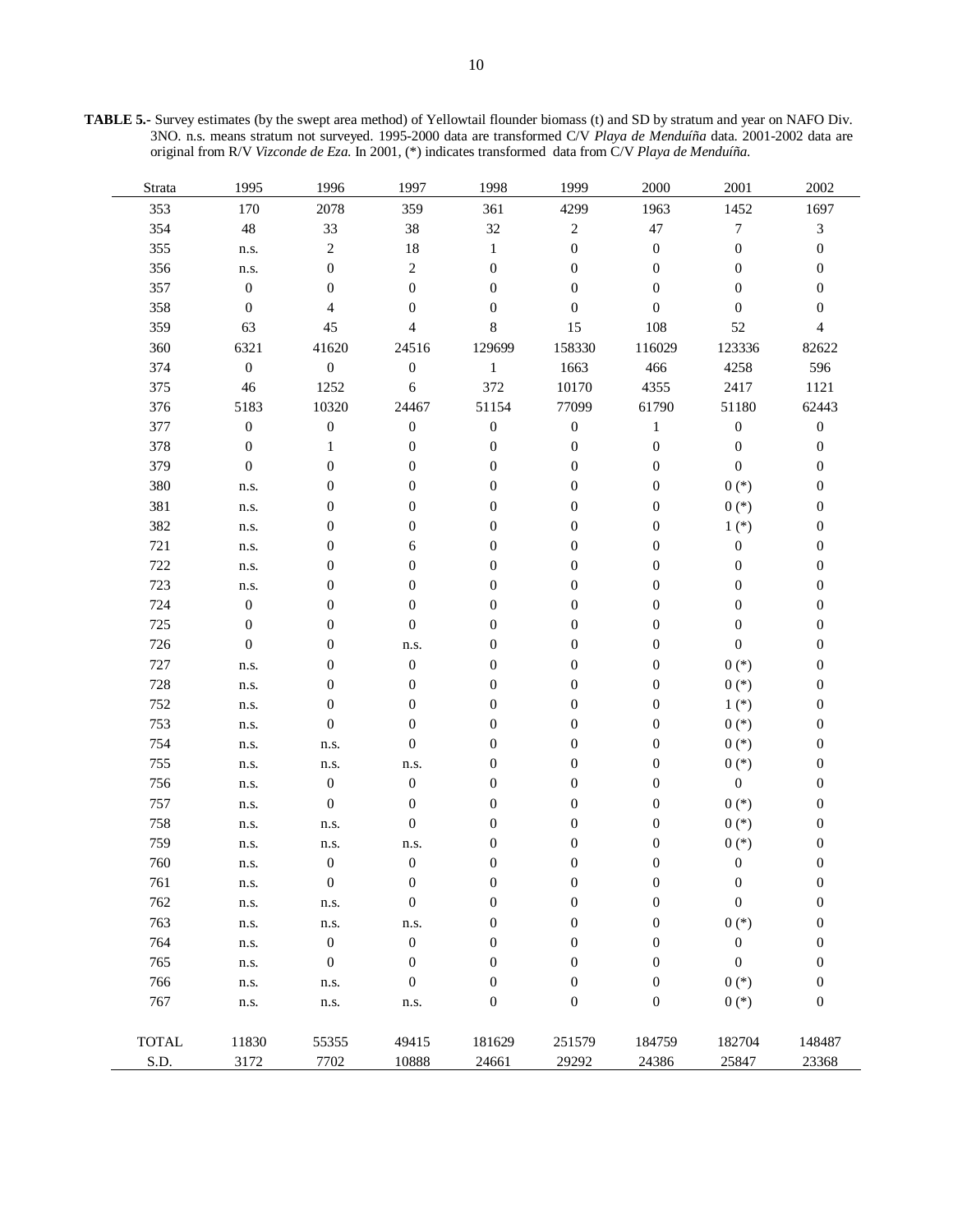**TABLE 6.-** Yellowtail flounder length distribution. Estimated numbers in frequency in ‰. Spanish Spring Survey on NAFO 3NO: 1995-2002. Indet. means indeterminate. 1995-2000 data are transformed C/V *Playa de Menduíña* data. 2001-2002 data are original R/V *Vizconde de Eza* data.

|                   |         |          | 1996   |         |          | 1997   |         | 1998     |                  |         |          |           |  |  |
|-------------------|---------|----------|--------|---------|----------|--------|---------|----------|------------------|---------|----------|-----------|--|--|
| Length $(cm.)$    | Males   | Females  | Indet. | Males   | Females  | Indet. | Males   | Females  | Indet.           | Males   | Females  | Indet.    |  |  |
| 6                 | 0.000   | 0.000    | 0.000  | 0.000   | 0.000    | 0.000  | 0.000   | 0.000    | 0.000            | 0.000   | 0.000    | 0.000     |  |  |
| 8                 | 0.000   | 0.000    | 0.000  | 0.000   | 0.000    | 0.000  | 0.000   | 0.000    | 0.000            | 0.000   | 0.000    | 0.000     |  |  |
| 10                | 0.000   | 0.000    | 3.884  | 0.000   | 0.000    | 0.116  | 0.000   | 0.000    | 0.000            | 0.000   | 0.000    | 0.000     |  |  |
| 12                | 0.000   | 0.000    | 8.662  | 0.000   | 0.000    | 2.724  | 0.555   | 0.555    | 0.000            | 0.000   | 0.000    | 2.949     |  |  |
| 14                | 9.802   | 21.729   | 50.211 | 0.000   | 0.000    | 6.906  | 4.351   | 3.566    | 0.000            | 0.000   | 0.000    | $0.000\,$ |  |  |
| 16                | 17.751  | 20.868   | 8.556  | 0.461   | 1.357    | 10.792 | 4.158   | 3.658    | 0.000            | 0.695   | 1.235    | 0.000     |  |  |
| 18                | 31.147  | 49.336   | 2.043  | 3.500   | 34.379   | 20.662 | 12.772  | 7.003    | 0.000            | 6.250   | 4.394    | 0.000     |  |  |
| 20                | 38.737  | 47.024   | 0.000  | 18.811  | 101.476  | 5.320  | 39.482  | 45.431   | 0.000            | 21.224  | 15.739   | 0.000     |  |  |
| 22                | 54.257  | 53.939   | 0.000  | 27.446  | 124.505  | 0.925  | 88.041  | 70.299   | 0.000            | 27.057  | 24.952   | 0.000     |  |  |
| 24                | 65.453  | 82.828   | 0.000  | 37.906  | 120.527  | 0.000  | 109.040 | 99.443   | 0.000            | 53.762  | 45.206   | 0.000     |  |  |
| 26                | 38.165  | 50.183   | 0.000  | 34.579  | 87.273   | 0.000  | 92.277  | 94.152   | 0.000            | 100.991 | 78.713   | 0.000     |  |  |
| 28                | 25.371  | 22.552   | 0.000  | 30.563  | 39.387   | 0.000  | 65.688  | 81.571   | 0.000            | 105.031 | 105.954  | 0.000     |  |  |
| 30                | 27.683  | 39.844   | 0.000  | 27.056  | 38.018   | 0.000  | 29.887  | 50.364   | 0.000            | 73.860  | 95.137   | 0.000     |  |  |
| 32                | 22.738  | 50.066   | 0.000  | 20.142  | 25.502   | 0.000  | 13.717  | 21.478   | 0.000            | 35.580  | 65.289   | 0.000     |  |  |
| 34                | 17.636  | 42.452   | 0.000  | 22.402  | 18.938   | 0.000  | 9.443   | 12.525   | 0.000            | 11.712  | 41.690   | 0.000     |  |  |
| 36                | 9.692   | 23.398   | 0.000  | 15.981  | 28.922   | 0.000  | 4.566   | 9.149    | 0.000            | 6.912   | 26.995   | 0.000     |  |  |
| 38                | 5.513   | 15.499   | 0.000  | 9.004   | 27.374   | 0.000  | 2.832   | 7.504    | 0.000            | 4.321   | 14.469   | 0.000     |  |  |
| 40                | 5.574   | 13.342   | 0.000  | 5.141   | 18.447   | 0.000  | 1.188   | 7.440    | 0.000            | 1.886   | 12.461   | 0.000     |  |  |
| 42                | 1.769   | 9.136    | 0.000  | 1.554   | 13.931   | 0.000  | 0.351   | 4.138    | 0.000            | 1.129   | 7.487    | 0.000     |  |  |
| 44                | 0.108   | 5.838    | 0.000  | 1.717   | 7.581    | 0.000  | 0.263   | 2.000    | 0.000            | 0.111   | 3.988    | 0.000     |  |  |
| 46                | 0.098   | 2.390    | 0.000  | 0.379   | 5.216    | 0.000  | 0.019   | 0.571    | 0.000            | 0.008   | 1.186    | 0.000     |  |  |
| 48                | 0.000   | 2.133    | 0.000  | 0.116   | 1.504    | 0.000  | 0.000   | 0.143    | 0.000            | 0.012   | 1.344    | 0.000     |  |  |
| 50                | 0.000   | 1.592    | 0.000  | 0.000   | 1.036    | 0.000  | 0.000   | 0.299    | 0.000            | 0.000   | 0.270    | 0.000     |  |  |
| 52                | 0.000   | 0.673    | 0.000  | 0.000   | 0.262    | 0.000  | 0.000   | 0.000    | 0.000            | 0.000   | 0.000    | 0.000     |  |  |
| 54                | 0.000   | 0.257    | 0.000  | 0.000   | 0.000    | 0.000  | 0.000   | 0.082    | 0.000            | 0.000   | 0.000    | 0.000     |  |  |
| 56                | 0.000   | 0.068    | 0.000  | 0.000   | 0.161    | 0.000  | 0.000   | 0.000    | 0.000            | 0.000   | 0.000    | 0.000     |  |  |
| Total             | 371.496 | 555.147  | 73.357 | 256.758 | 695.796  | 47.446 | 478.628 | 521.372  | 0.000            | 450.542 | 546.509  | 2.949     |  |  |
| $N^{\circ}$ Ind.: | 1876    | 3003     | 81     | 1837    | 4584     | 249    | 3635    | 4469     | $\boldsymbol{0}$ | 2848    | 3693     | 3         |  |  |
| N° samples:       |         | 43       |        |         | 33       |        |         | 54       |                  |         | 48       |           |  |  |
| Range:            |         | $9 - 56$ |        |         | 10-55    |        |         | 12-53    |                  | 11-49   |          |           |  |  |
| Total catch:      |         | 1519     |        |         | 7306     |        |         | 6286     |                  |         | 15619    |           |  |  |
| Sampled catch:    |         | 1122.790 |        |         | 1591.030 |        |         | 1748.768 |                  |         | 1601.630 |           |  |  |
| Total hauls:      |         | 77       |        |         | 112      |        |         | 128      |                  |         | 124      |           |  |  |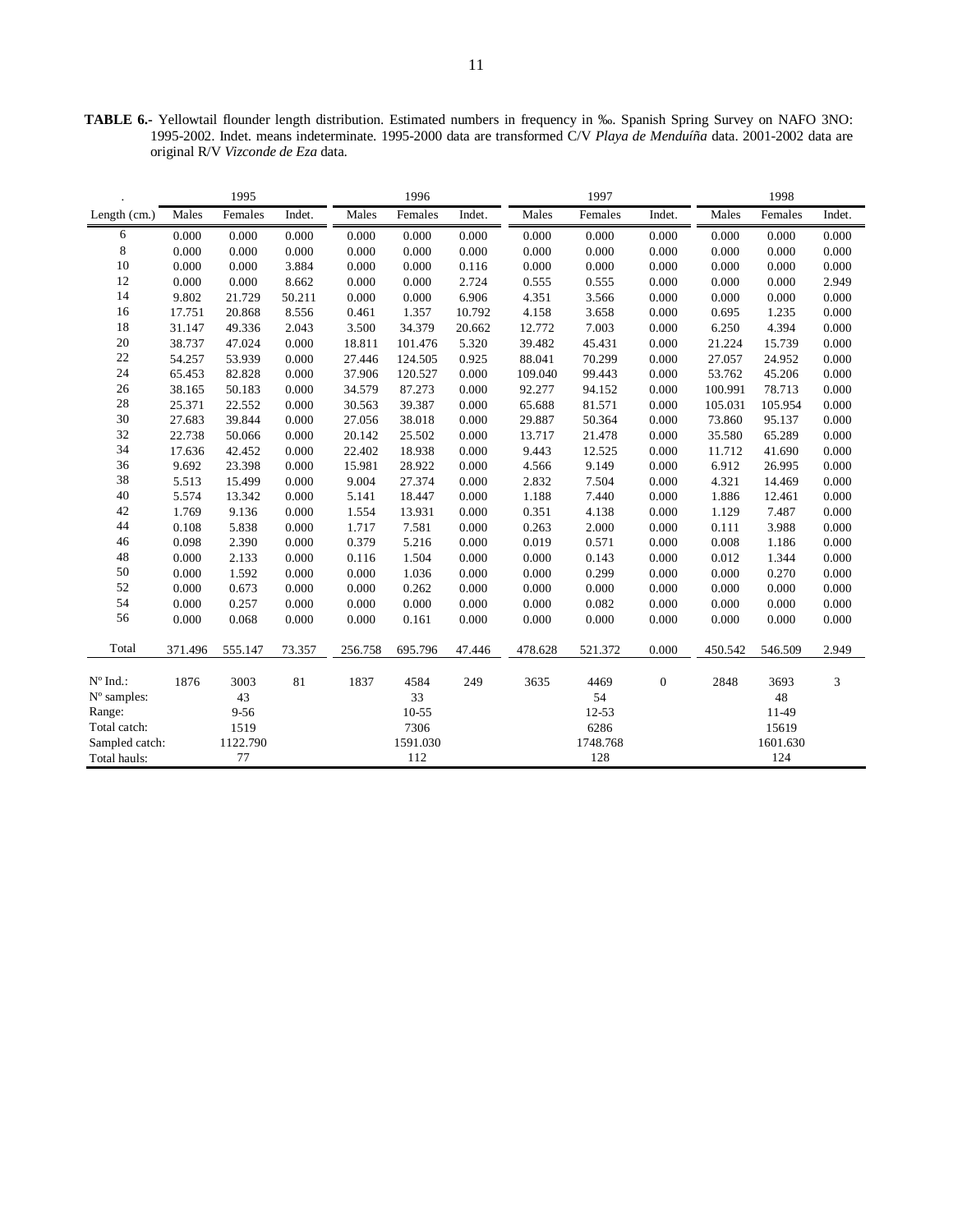**TABLE 6 (cont.).-** Yellowtail flounder length distribution. Estimated numbers in frequency in ‰. Spanish Spring Survey on NAFO 3NO: 1995-2002. Indet. means indeterminate. 1995-2000 data are transformed C/V *Playa de Menduíña* data. 2001-2002 data are original R/V *Vizconde de Eza* data.

|                   | 1999    |          |        |         | 2000     |                  |         | 2001     |        |         | 2002     |        |  |
|-------------------|---------|----------|--------|---------|----------|------------------|---------|----------|--------|---------|----------|--------|--|
| Length (cm.)      | Males   | Females  | Indet. | Males   | Females  | Indet.           | Males   | Females  | Indet. | Males   | Females  | Indet. |  |
| 6                 | 0.000   | 0.000    | 0.000  | 0.000   | 0.000    | 0.000            | 0.000   | 0.000    | 0.137  | 0.000   | 0.000    | 0.201  |  |
| 8                 | 0.000   | 0.000    | 0.847  | 0.000   | 0.000    | 0.000            | 0.000   | 0.000    | 1.005  | 0.215   | 0.644    | 0.823  |  |
| $10\,$            | 0.711   | 0.711    | 2.252  | 0.000   | 0.000    | 0.000            | 0.000   | 0.121    | 3.110  | 1.385   | 0.919    | 0.201  |  |
| 12                | 12.276  | 5.041    | 1.694  | 1.567   | 1.180    | 0.000            | 0.134   | 1.251    | 2.102  | 2.053   | 1.596    | 0.000  |  |
| 14                | 19.260  | 19.844   | 0.000  | 8.922   | 13.083   | 0.000            | 0.796   | 1.834    | 1.754  | 0.286   | 0.503    | 0.000  |  |
| 16                | 11.276  | 9.778    | 0.000  | 10.879  | 11.747   | 0.000            | 2.344   | 3.560    | 0.205  | 3.148   | 3.491    | 0.000  |  |
| 18                | 12.637  | 15.474   | 0.000  | 21.514  | 20.888   | 0.000            | 7.815   | 8.145    | 0.652  | 4.497   | 3.105    | 0.000  |  |
| 20                | 11.804  | 11.127   | 0.000  | 25.494  | 30.445   | 0.000            | 19.776  | 20.147   | 0.077  | 7.500   | 6.464    | 0.000  |  |
| 22                | 30.198  | 18.135   | 0.000  | 29.542  | 39.488   | 0.000            | 26.061  | 39.400   | 0.000  | 19.726  | 14.963   | 0.000  |  |
| 24                | 44.081  | 31.251   | 0.000  | 28.072  | 28.206   | 0.000            | 28.699  | 34.438   | 0.000  | 30.406  | 25.945   | 0.000  |  |
| 26                | 76.802  | 45.381   | 0.000  | 47.361  | 37.910   | 0.000            | 31.027  | 30.579   | 0.000  | 41.384  | 39.659   | 0.000  |  |
| 28                | 104.708 | 71.497   | 0.000  | 81.922  | 48.776   | 0.000            | 57.475  | 37.091   | 0.000  | 52.845  | 40.782   | 0.000  |  |
| 30                | 83.346  | 77.946   | 0.000  | 95.344  | 52.856   | 0.000            | 87.437  | 49.478   | 0.000  | 83.736  | 42.848   | 0.000  |  |
| 32                | 42.172  | 79.732   | 0.000  | 63.842  | 69.216   | 0.000            | 88.774  | 69.391   | 0.000  | 97.471  | 72.278   | 0.000  |  |
| 34                | 17.842  | 51.480   | 0.000  | 31.383  | 64.121   | 0.000            | 43.602  | 87.801   | 0.000  | 58.725  | 97.327   | 0.000  |  |
| 36                | 11.361  | 28.459   | 0.000  | 10.499  | 42.364   | 0.000            | 17.143  | 73.139   | 0.000  | 17.909  | 91.267   | 0.000  |  |
| 38                | 5.719   | 18.152   | 0.000  | 6.178   | 27.652   | 0.000            | 7.750   | 52.856   | 0.000  | 6.649   | 59.272   | 0.000  |  |
| 40                | 1.980   | 10.065   | 0.000  | 3.896   | 16.696   | 0.000            | 7.091   | 24.456   | 0.000  | 4.107   | 34.607   | 0.000  |  |
| 42                | 0.583   | 7.261    | 0.000  | 1.161   | 12.280   | 0.000            | 1.762   | 14.030   | 0.000  | 1.647   | 14.083   | 0.000  |  |
| 44                | 0.351   | 3.515    | 0.000  | 0.190   | 8.079    | 0.000            | 0.902   | 7.616    | 0.000  | 0.402   | 8.974    | 0.000  |  |
| 46                | 0.037   | 1.455    | 0.000  | 0.006   | 4.009    | 0.000            | 0.373   | 3.776    | 0.000  | 0.000   | 3.459    | 0.000  |  |
| 48                | 0.120   | 1.121    | 0.000  | 0.009   | 1.947    | 0.000            | 0.121   | 2.113    | 0.000  | 0.037   | 1.466    | 0.000  |  |
| 50                | 0.000   | 0.468    | 0.000  | 0.000   | 0.915    | 0.000            | 0.000   | 0.489    | 0.000  | 0.031   | 0.864    | 0.000  |  |
| 52                | 0.000   | 0.050    | 0.000  | 0.000   | 0.305    | 0.000            | 0.000   | 0.103    | 0.000  | 0.031   | 0.070    | 0.000  |  |
| 54                | 0.000   | 0.000    | 0.000  | 0.000   | 0.057    | 0.000            | 0.000   | 0.067    | 0.000  | 0.000   | 0.000    | 0.000  |  |
| 56                | 0.000   | 0.000    | 0.000  | 0.000   | 0.000    | 0.000            | 0.000   | 0.000    | 0.000  | 0.000   | 0.000    | 0.000  |  |
| Total             | 487.263 | 507.943  | 4.793  | 467.781 | 532.219  | 0.000            | 429.079 | 561.879  | 9.042  | 434.190 | 564.584  | 1.225  |  |
| $N^{\circ}$ Ind.: | 4616    | 5076     | 6      | 3323    | 4100     | $\boldsymbol{0}$ | 3358    | 4684     | 80     | 3419    | 4576     | 7      |  |
| N° samples:       |         | 39       |        |         | 42       |                  |         | 43       |        |         | 43       |        |  |
| Range:            |         | $8 - 52$ |        |         | 11-54    |                  |         | $6 - 53$ |        |         | $6 - 52$ |        |  |
| Total catch:      |         | 21924    |        |         | 16272    |                  |         | 16141    |        |         | 14385    |        |  |
| Sampled catch:    |         | 2381.485 |        |         | 2144.295 |                  |         | 2297.880 |        |         | 2268.965 |        |  |
| Total hauls:      |         | 114      |        |         | 118      |                  |         | 83       |        |         | 125      |        |  |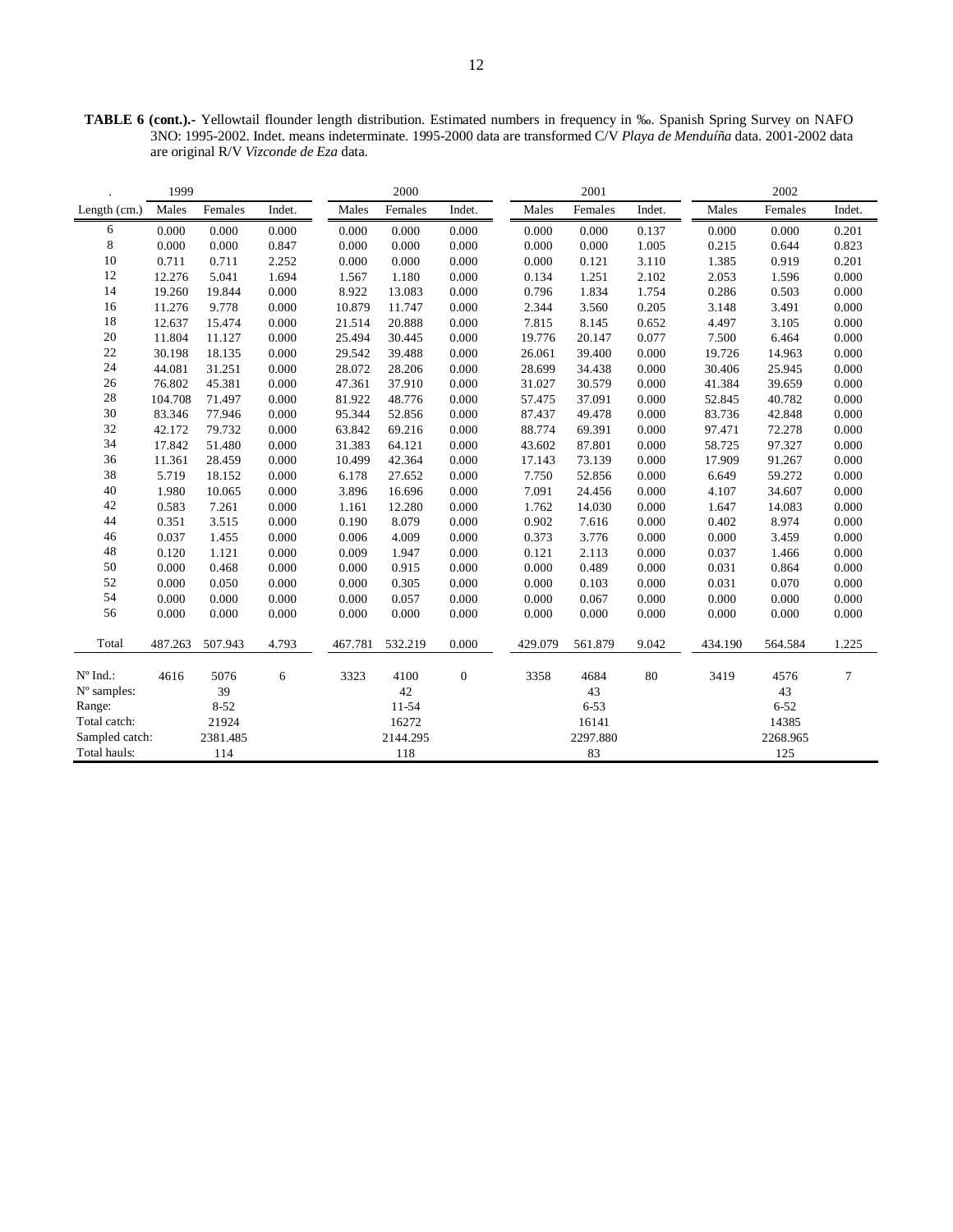

**Fig. 1.** Yellowtail flounder stratified mean catches in Kg and ±SD by stratum and year. Spanish Spring surveys on NAFO Div. 3NO: 1995-2002 (1995-2000 transformed data from C/V *Playa de Menduíña*; 2001-2002 original data from R/V *Vizconde de Eza*).



**Fig. 2.** Yellowtail flounder abundance in thousand and ±SD by stratum and year. Spanish Spring surveys on NAFO Div. 3NO: 1995-2002 (1995-2000 transformed data from C/V *Playa de Menduíña*; 2001-2002 original data from R/V *Vizconde de Eza*).



**Fig. 3.** Yellowtail flounder biomass in tons and ±SD by stratum and year. Spanish Spring surveys on NAFO Div. 3NO: 1995-2002 (1995-2000 transformed data from C/V *Playa de Menduíña*; 2001-2002 original data from R/V *Vizconde de Eza*).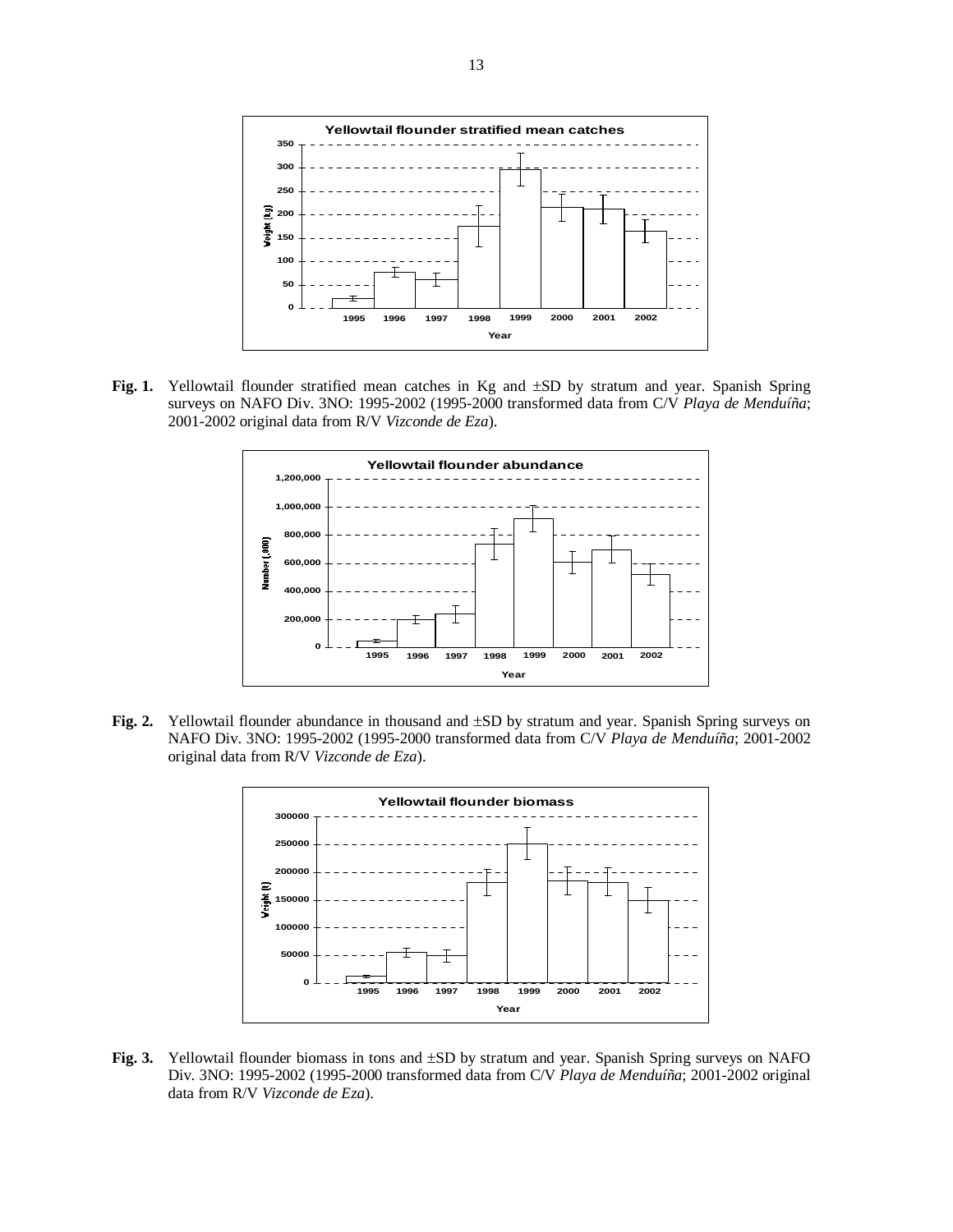

**Fig. 4.** Yellowtail flounder length distribution (cm) on NAFO 3NO: 1995-2002. Frequency in ‰. 1995-2000 data are transformed data from C/V *Playa de Menduíña*, and 2001-2002 data are original from R/V *Vizconde de Eza*.